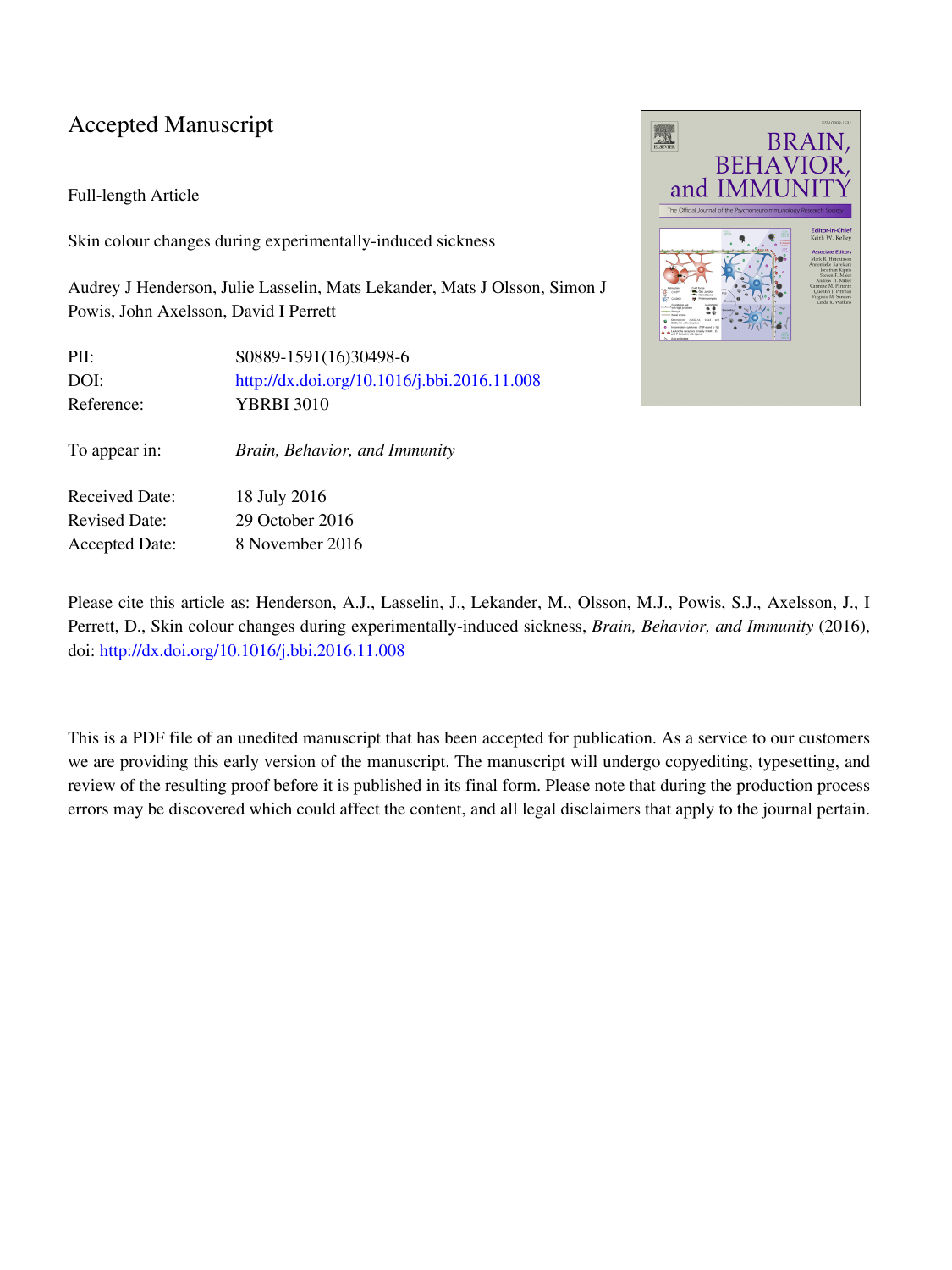### **Skin colour changes during experimentally-induced sickness**

**Audrey J Hendersona\*, Julie Lasselinb,c,d, Mats Lekanderb,c, Mats J Olssonb, Simon J** 

**Powise, John Axelssonb,c, David I Perretta** 

**aSchool of Psychology and Neuroscience, University of St Andrews, Scotland** 

**b Division of Psychology, Department of Clinical Neuroscience, Karolinska Institutet,** 

**Stockholm, Sweden** 

**c Stress Research Institute, Stockholm University and Karolinska Institutet, Stockholm,** 

### **Sweden**

**d Institute of Medical Psychology and Behavioral Immunobiology, Universitätsklinikum** 

### **Essen, Germany**

**e School of Medicine, University of St Andrews, Scotland** 

**\*Corresponding Author: ajw29@st-andrews.ac.uk<mailto:ajw29@st-andrews.ac.uk>** 

#### **Abstract**

Skin colour may be an important cue to detect sickness in humans but how skin colour changes with acute sickness is currently unknown. To determine possible colour changes, 22 healthy Caucasian participants were injected twice, once with lipopolysaccharide (LPS, at a dose of 2 ng/kg body weight) and once with placebo (saline), in a randomised cross-over design study. Skin colour across 3 arm and 3 face locations was recorded spectrophotometrically over a period of 8 hours in terms of lightness  $(L^*)$ , redness  $(a^*)$  and yellowness  $(b^*)$  in a manner that is consistent with human colour perception. In addition, carotenoid status was assessed as we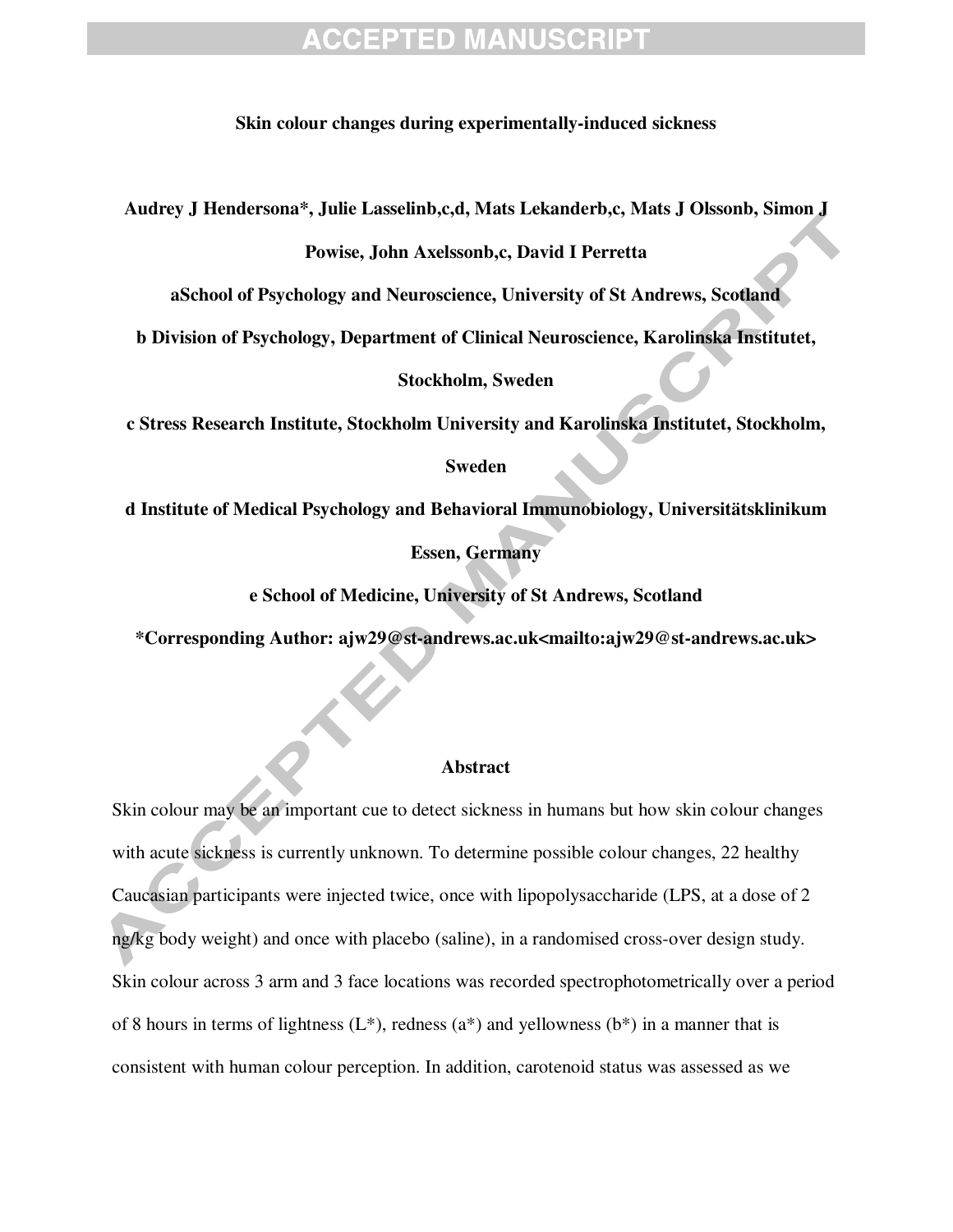predicted that a decrease it skin yellowness would reflect a drop in skin carotenoids. We found an early change in skin colouration 1-3 hours post LPS injection with facial skin becoming lighter and less red whilst arm skin become darker but also less red and less yellow. The LPS injection also caused a drop in plasma carotenoids from 3 hours onwards. However, the timing of the carotenoid changes was not consistent with the skin colour changes suggesting that other mechanisms, such as a reduction of blood perfusion, oxygenation or composition. This is the first experimental study characterising skin colour associated with acute illness, and shows that changes occur early in the development of the sickness response. Colour changes may serve as a cue to health, prompting actions from others in terms of care-giving or disease avoidance. Specific mechanisms underlying these colour changes require further investigation.

**Keywords:** skin colour, inflammation, lipopolysaccharide, sickness response, spectrophotometry, carotenoids, blood

ACCENT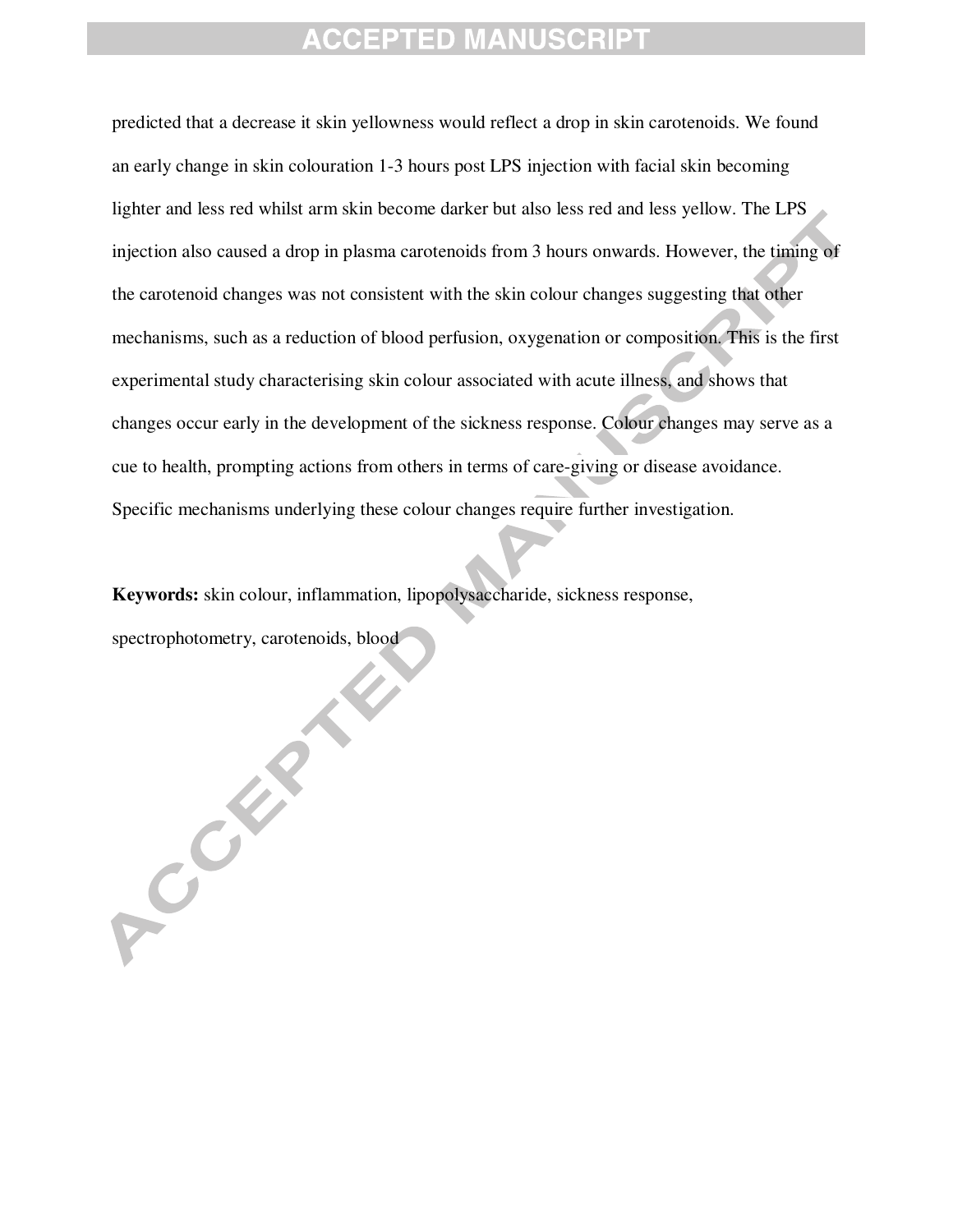### **1. Introduction**

A face flush with colour is attributed with good health and may serve as a cue for mate choice (Stephen et al., 2009b). Conversely, a distinct lack of colour in the face could serve as a cue to ill-health, and promoting actions from others in terms of disease avoidance or care provision. Perceptual studies have shown that faces with slightly raised levels of red and yellow colour are judged as looking healthier (Stephen et al., 2012, 2009b). These findings are likely to be driven by high levels of oxygenated blood (Stephen et al., 2009a) and carotenoids pigments (Whitehead et al., 2012a, 2012b).

These colour associations may be well founded with reference to long-term or general health. Peripheral blood flow is associated positively with physical fitness and negatively with smoking as well as many chronic health conditions (Anton et al., 2006; Carmeliet, 2003). Also, carotenoid colouration of human skin is associated with high levels of fruit and vegetable consumption (Alaluf et al., 2002; Tan et al., 2015; Whitehead et al., 2012b). In many bird species, carotenoid colouration of ornaments (feathers, beaks or skin) are a well-established signal of health, correlating negatively with parasite load (Mougeot et al., 2009), positively with disease resistance (Nolan et al., 1998) and positively with ability to mount a strong immune response (Aguilera and Amat, 2007; Peters et al., 2004). These associations suggest that in evolutionary terms, sensitivity to colour cues may well have provided indirect benefits by allowing individuals to select mates with genes for good health.

There are also potential short-term and direct evolutionary gains to be made if acute illness were characterized by robust changes of colour cues. Observation of sickness in others could induce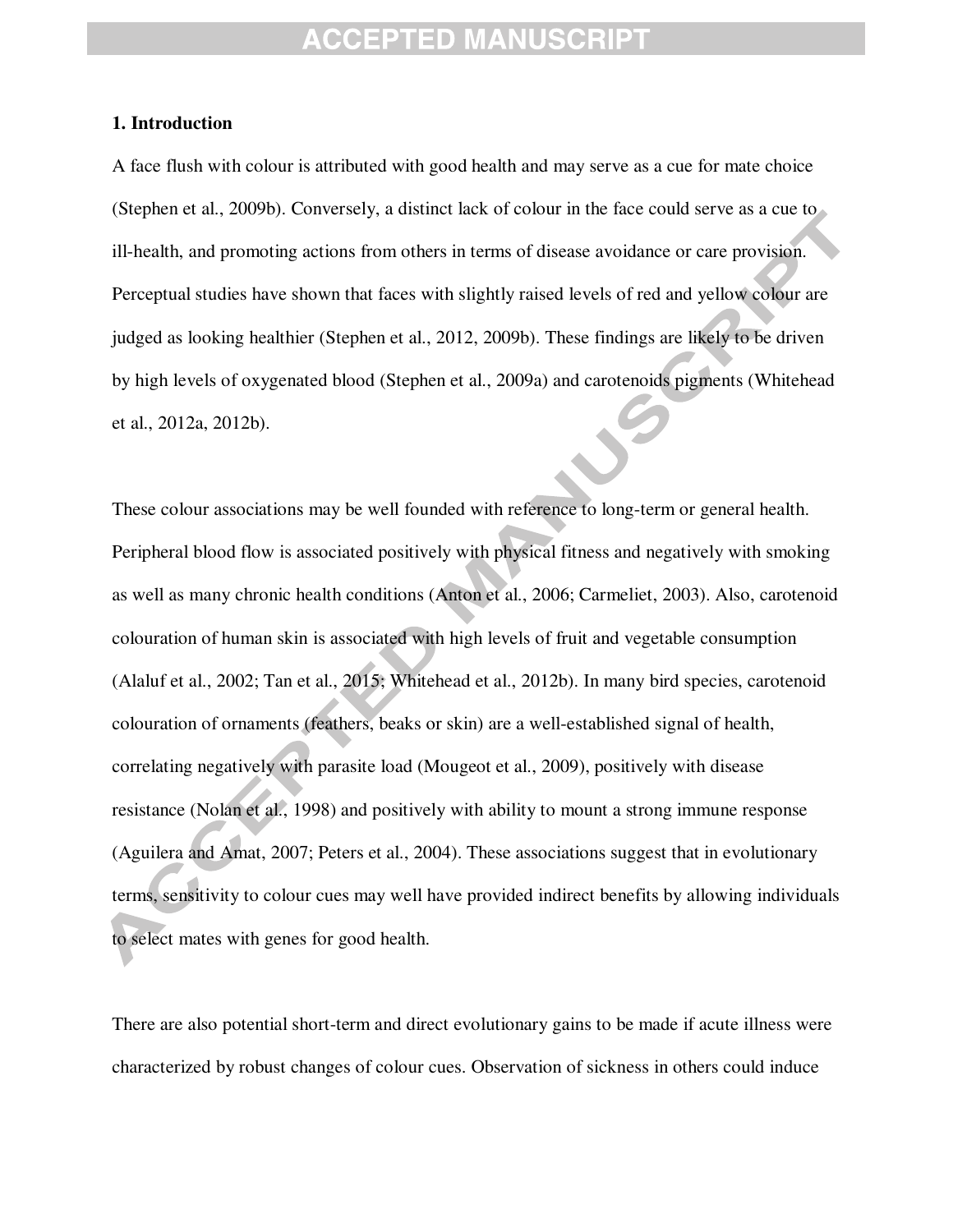care-giving behaviour benefiting the sick individual. Alternatively, observers could benefit in terms of avoiding disease. Disease avoidance has attracted much recent attention (Schaller 2011), but little is known of what signals and cues characterize sick peers. Skin colour changes are readily observable, and humans are highly sensitive to subtle colour changes of the skin, i.e. in faces (Lefevre et al., 2013; Tan and Stephen, 2013). Changes in skin colour could therefore provide a sickness cue, but it is at present unknown if and how human skin colour changes in response to an innate immune activation.

Here, we investigated the skin colour changes in 22 healthy Caucasian subjects in response to an intravenous injection of bacterial endotoxin (i.e. lipopolysaccharide, LPS) at a dose of 2 ng/kg body weight and compared with injection of placebo (saline). The model of LPS administration is a well-established model to experimentally induce an acute sickness response in humans (Schedlowski et al., 2014; Suffredini et al., 1999). LPS elicits a transient innate immune response characterised by a production of pro-inflammatory cytokines, and accompanied by flu-like symptoms including fever, headaches, nausea and changes in fatigue, concentration and mood (Benson et al., 2012; Lasselin et al., 2016; Schedlowski et al., 2014; Suffredini et al., 1999). We set out to investigate skin colour changes during an acute systemic inflammation using spectrophotometric measures and reported change in terms of skin lightness, redness and yellowness. Face (cheeks and forehead) and arm (shoulder, forearm and palm) locations were assessed separately because prior work investigating perceived health has been conducted only in facial stimuli and it is not known whether the arm and face will change the same manner. Consistent with perceptions of health (Stephen et al., 2009b), it was hypothesized that the participants' skin colour will become less yellow, less red and lighter after LPS injection in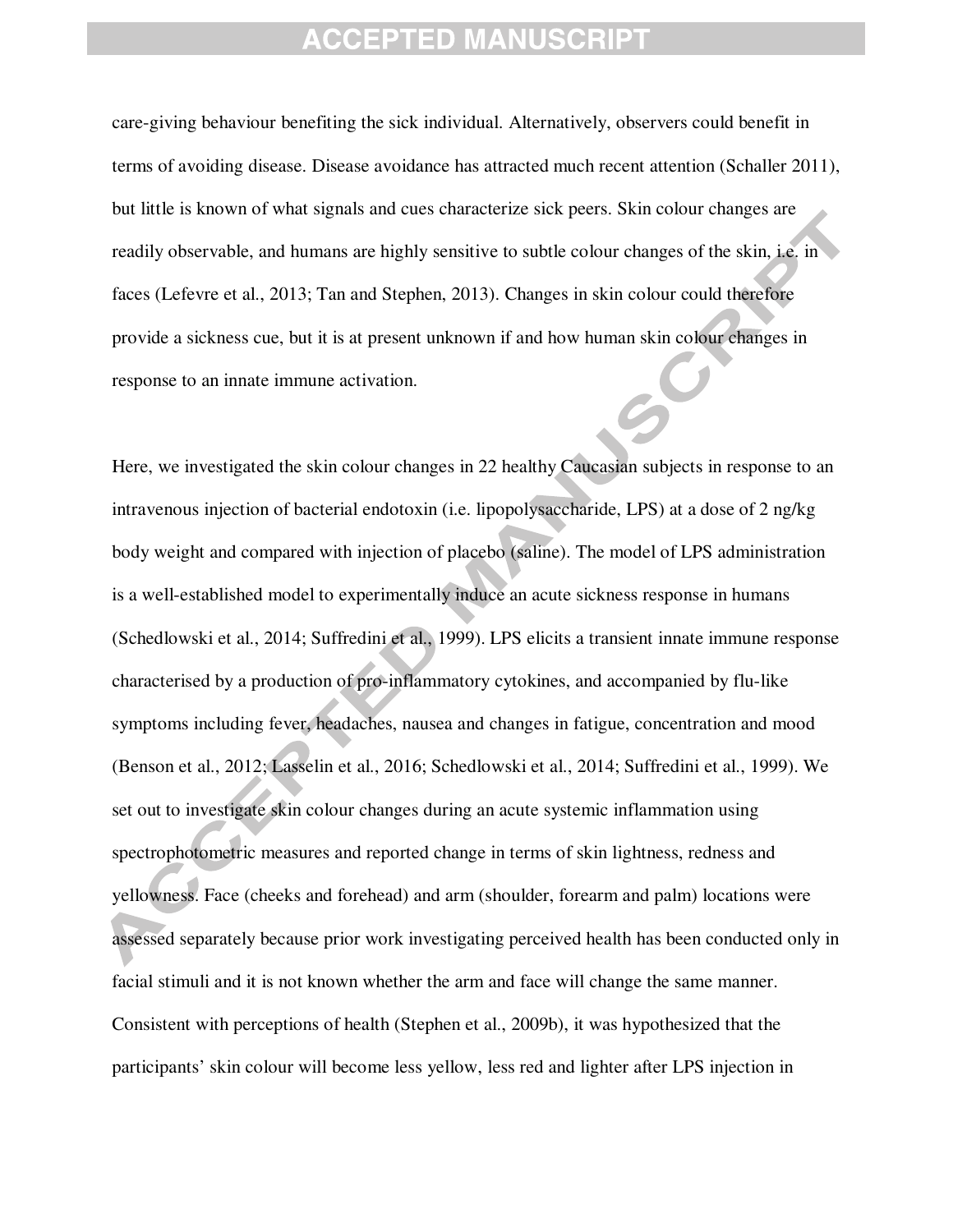comparison to saline. Self-reported measures of sickness together with physiological measures (blood pressure, cytokine response and body temperature) were also taken over time in order to investigate how the time-course of colour change mapped onto changes in subjective sickness as well as the body's physiological response. Finally we measured plasma carotenoids to test whether any loss in yellow colour of the skin was consistent with carotenoid loss.

#### **2. Methods**

#### *2.1. Participants*

Twenty-two Caucasian participants (9 female, mean age = 23.4 years, SD = 3.5 years) were recruited by advertisements on University campuses and high schools in the Stockholm area. Exclusion criteria were related to age (those under 18 or over 50), body mass index (less than 18.5 kg/m<sup>2</sup> or greater than 30 kg/m<sup>2</sup>), smoking, excessive use of alcohol and anyone with a diagnosed physiological or psychiatric disease. Participants gave informed consent and all procedures were medically supervised and reviewed by the regional ethical review board in Stockholm, Sweden.

### *2.2. Procedure*

In a double-blinded crossover design, all volunteers participated in two sessions, once receiving an intravenous injection with LPS (*Escherichia coli* endotoxin, Lot H0K354 CAT number 1235503; 2.0 ng/kg body weight) and once with saline (NaCl 0.9%, placebo condition) in a counterbalanced order (seeLasselin et al 2016 for detailed protocol and also Karshikoff et al., 2015; Sundelin et al., 2015 for similar methods). Throughout the following 7.5 hours,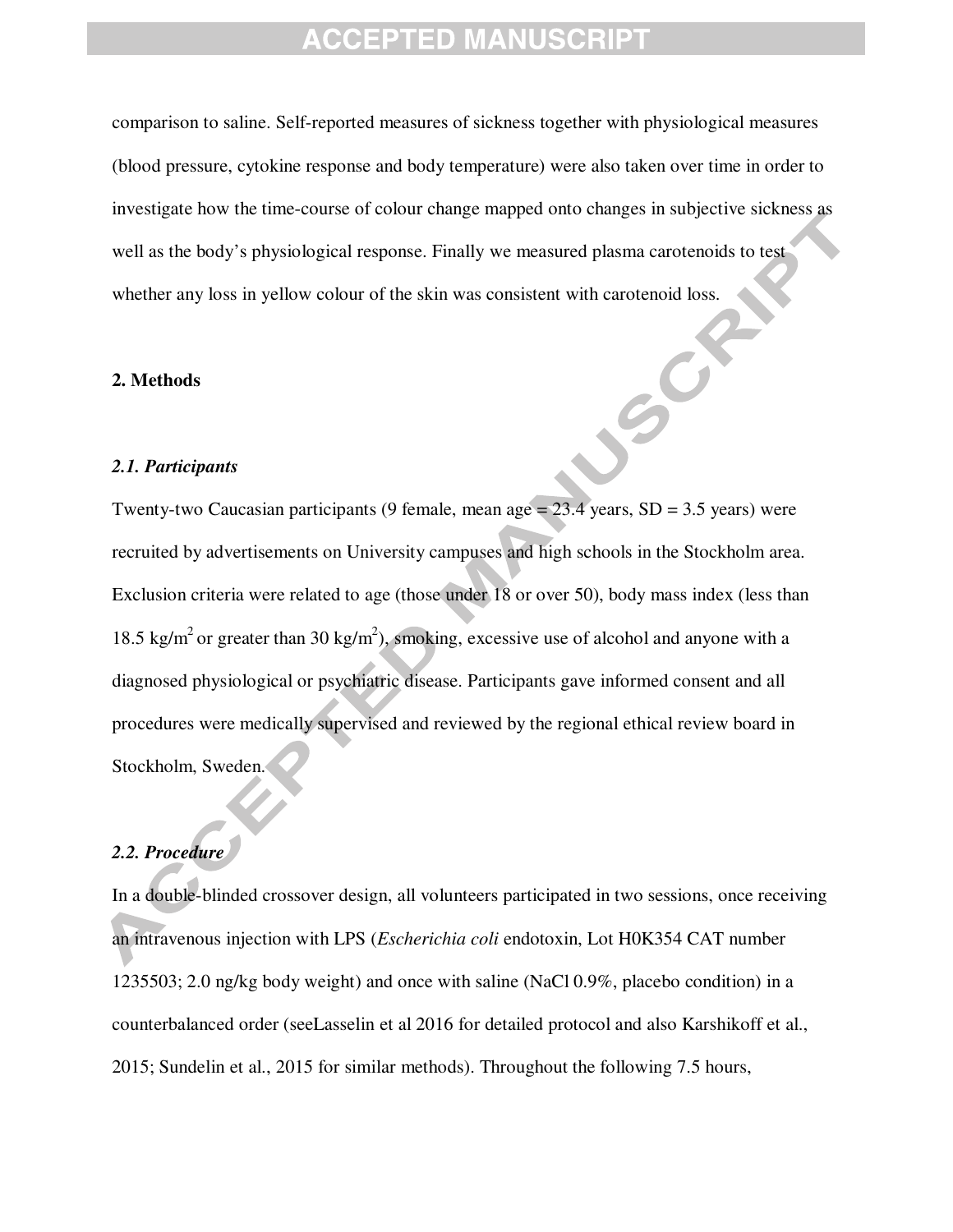measurements of plasma cytokines (IL-6 and TNF-α), body temperature, self-reported sickness, blood pressure, skin colour and plasma carotenoids were performed. The timing of these measures is summarised in table one.

| <b>Measured Variable</b> |                  |              |              |              |                |              | <b>Time Post Injection (hours)</b> |   |              |     |
|--------------------------|------------------|--------------|--------------|--------------|----------------|--------------|------------------------------------|---|--------------|-----|
|                          | $\boldsymbol{0}$ | 0.5          | $\mathbf{1}$ | 1.5          | $\overline{2}$ | 3            | $\overline{4}$                     | 5 |              | 7.5 |
| <b>Cytokines</b>         | ✓                |              | $\checkmark$ | $\checkmark$ | $\checkmark$   | $\checkmark$ |                                    |   |              |     |
| <b>Temperature</b>       | $\checkmark$     | $\checkmark$ | $\checkmark$ | $\checkmark$ | ✓              |              |                                    | ✓ |              |     |
| <b>Sickness</b>          | ✓                |              |              |              |                |              |                                    |   |              |     |
| <b>Blood Pressure</b>    |                  |              | ✓            |              |                |              |                                    | ✓ | $\checkmark$ |     |
| <b>Colour</b>            | ✓                |              |              |              | $\checkmark$   | $\checkmark$ | $\checkmark$                       | ✓ |              |     |
| <b>Carotenoids</b>       | ✓                |              |              |              |                | ✓            |                                    |   | ✓            |     |

| Table 1: Experimental time line summarises when measurements of all variables were collected |  |  |  |  |  |  |  |  |  |  |  |  |
|----------------------------------------------------------------------------------------------|--|--|--|--|--|--|--|--|--|--|--|--|
|----------------------------------------------------------------------------------------------|--|--|--|--|--|--|--|--|--|--|--|--|

### *2.3. Cytokines*

Plasma concentrations of IL-6 and TNF- $\alpha$  were assessed using multiplexed luminex assays (Human Mag Luminex Performance Assay, LHSCM000, LHSCM206, LHSCM210, RnD Systems, MN, USA) according to the manufacturer's instructions.

## *2.4. Self-reported Sickness (SQ-score)*

A 10 item self-report questionnaire of perceived sickness was administered. A translation of the items from Swedish reads: 1) I want to keep still; 2) my body feels sore; 3) I wish to be alone; 4) I don't wish to do anything at all; 5) I feel depressed; 6) I feel drained; 7) I feel nauseous; 8) I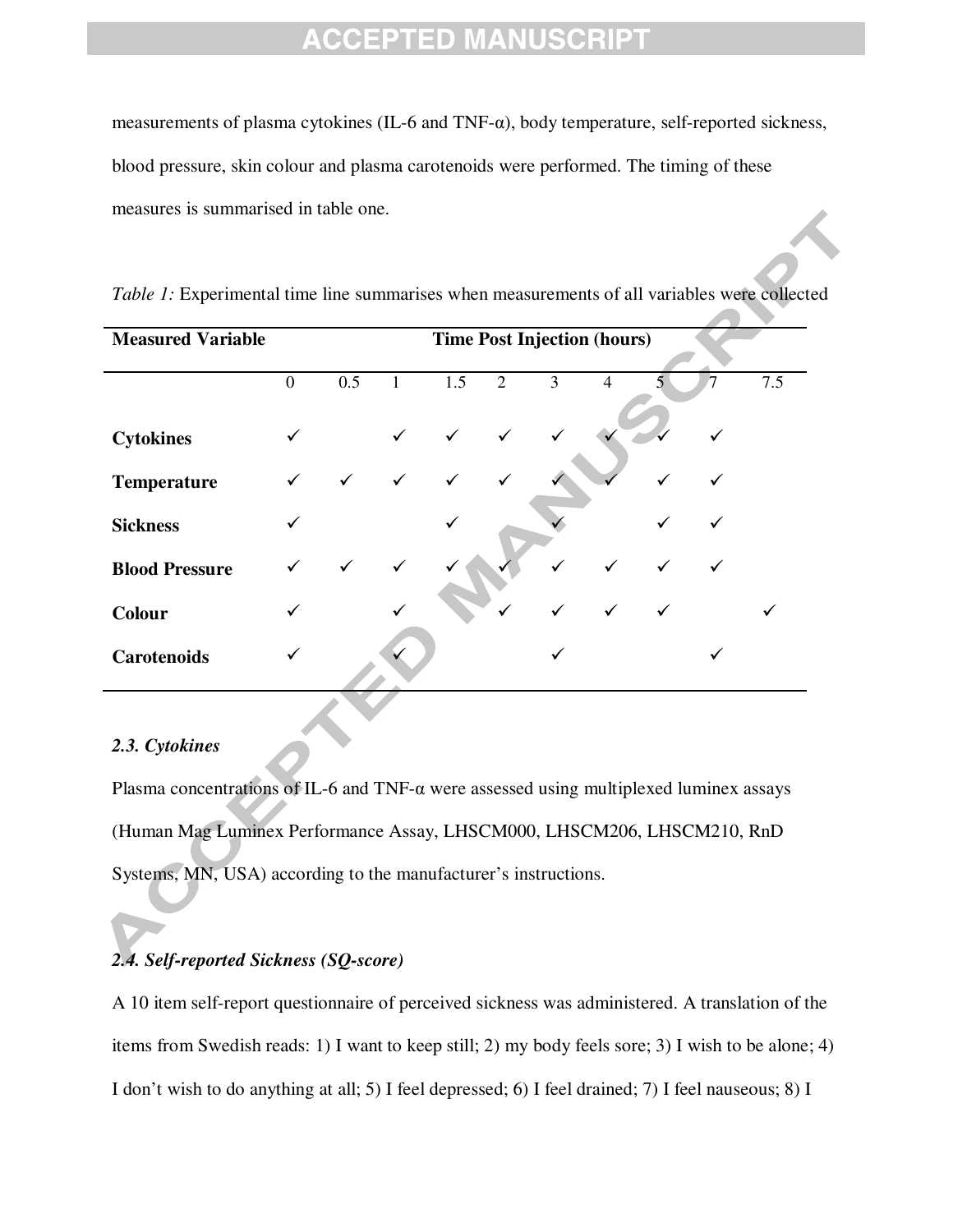feel shaky; 9) I feel tired; 10) I have a headache. Items were rated from 0 to 3 in terms of agreement and summed to provide a sickness score (SQ-score) (Andreasson et al., 2016).

### *2.5. Skin Colour*

Skin colour was measured in CIE colour space along three perceptually relevant colour axes: L\* represents darkness/lightness; a\* represents a scale from green (negative values) to red (positive values); and b\* represented a scale from blue (negative values) to yellow (positive values). In the context of skin colour, only positive values are relevant and so a\* and b\* are hereafter referred to as "redness" and "yellowness" respectively (Stamatas et al., 2004). Measurements were made using a Konica Minolta CM-700d, a Spectrophotometer (d65 illuminant 8° illumination angle, specular component excluded). At each time point (see Table 1), measurements were taken across 3 face locations (left and right cheek, and then forehead) and at 3 arm locations (palm, inner forearm, and shoulder). Each location was measured twice and values for each colour channel (L\*, a\*, b\*) were averaged across the 2 measurement iterations and across constituent locations to obtain values for the face and arm.

Delta e (total perceptual change across all three colour channels) was also calculated for each time point as:  $\Delta E^* = \sqrt{((\Delta L^*)^2 + (\Delta a^*)^2 + (\Delta b^*)^2)}$ . This value allows us to consider whether the magnitude of total colour change is likely to be perceivable. A difference greater than 2.2 is often claimed to be the smallest noticeable under optimal lighting (Brainard, 2003; Burriss et al., 2015). However, perceptual studies of facial stimuli have shown that a difference in skin colour associated with a change in blood perfusion of 0.6  $\Delta E^*$  is detectable in human skin, and a difference as small as  $1.4 \Delta E^*$  is enough to influence judgements of health (Re et al., 2011).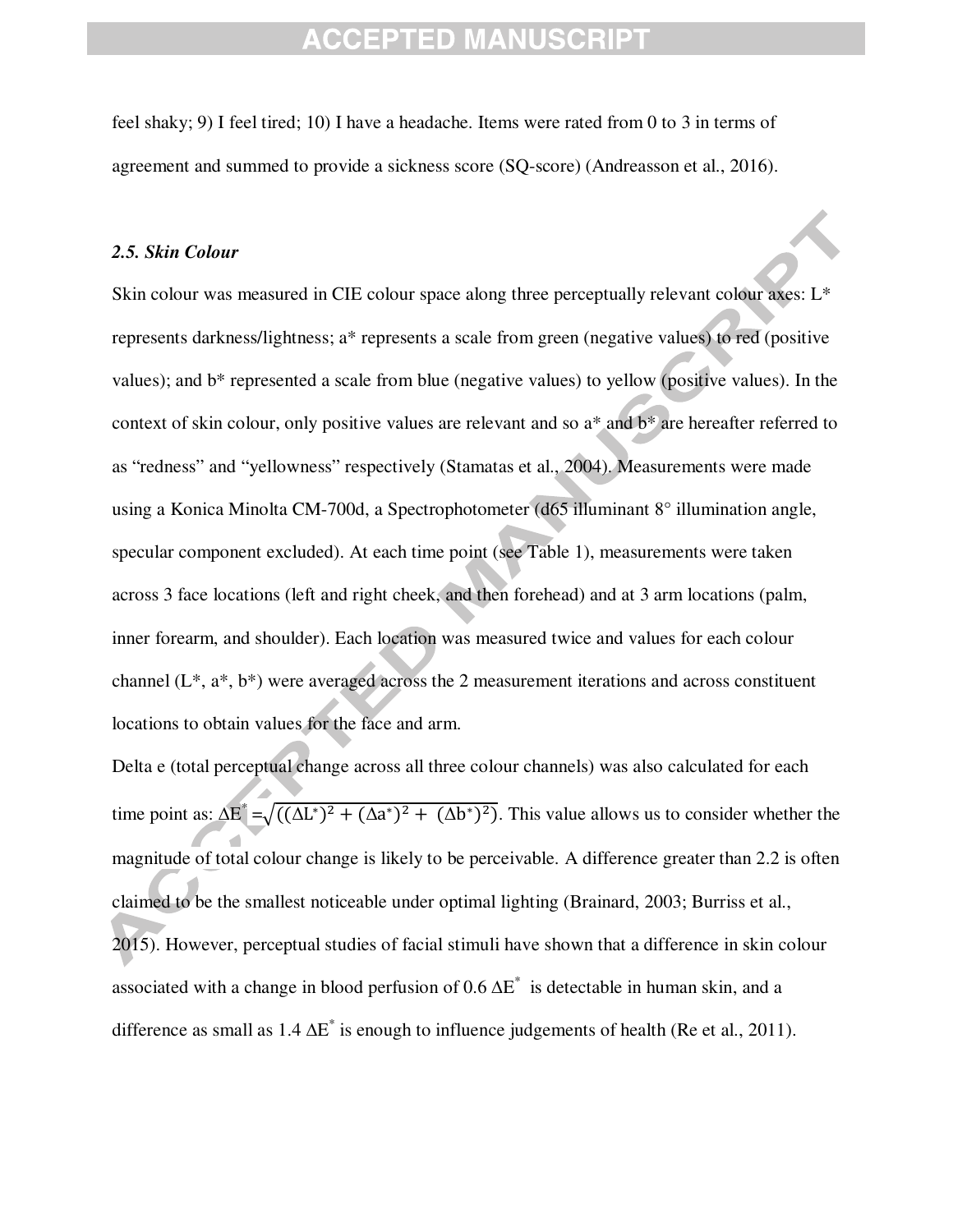### *2.6. Plasma Carotenoids*

Plasma samples were analysed by Craft Technologies (City, State, USA) by high performance liquid chromatography (HPLC). Plasma concentrations of lutein, zeaxanthin, lycopene and betacarotene were summed to give a value of total carotenoids for each participant at each sampled time point (T0, T1, T3, T7.5) in both conditions.

#### *2.7. Data Preparation*

For three participants, arm data was based on two locations rather than 3 since their tattoos did not allow for proper measures of colour of the inner forearm and or shoulder.

Of remaining participants and locations, 18 (0.8%) data points were missing in the LPS condition (all locations from 1 participant at T4 plus shoulder for 1 participant at T7.5). Fifteen (0.7%) data points were missing in placebo condition (all locations from 1 participant T4). These missing values were replaced with values extrapolated by averaging colour values from the relevant individual and location for the time point immediately prior and subsequent (for T4); or continued solely from the prior time (for T7.5).

Cytokine data were log transformed. There were 32 cases of missing data (9.1%) but no imputations were made because values were missing at critical time points around peaks, where missing values could be increasing or decreasing.

### *2.8. Statistical Analysis*

2-way (condition x time) repeated ANOVAs were employed to test for treatment effects and interactions with time with reference to cytokine (IL-6 & TNF-α) concentrations, temperature,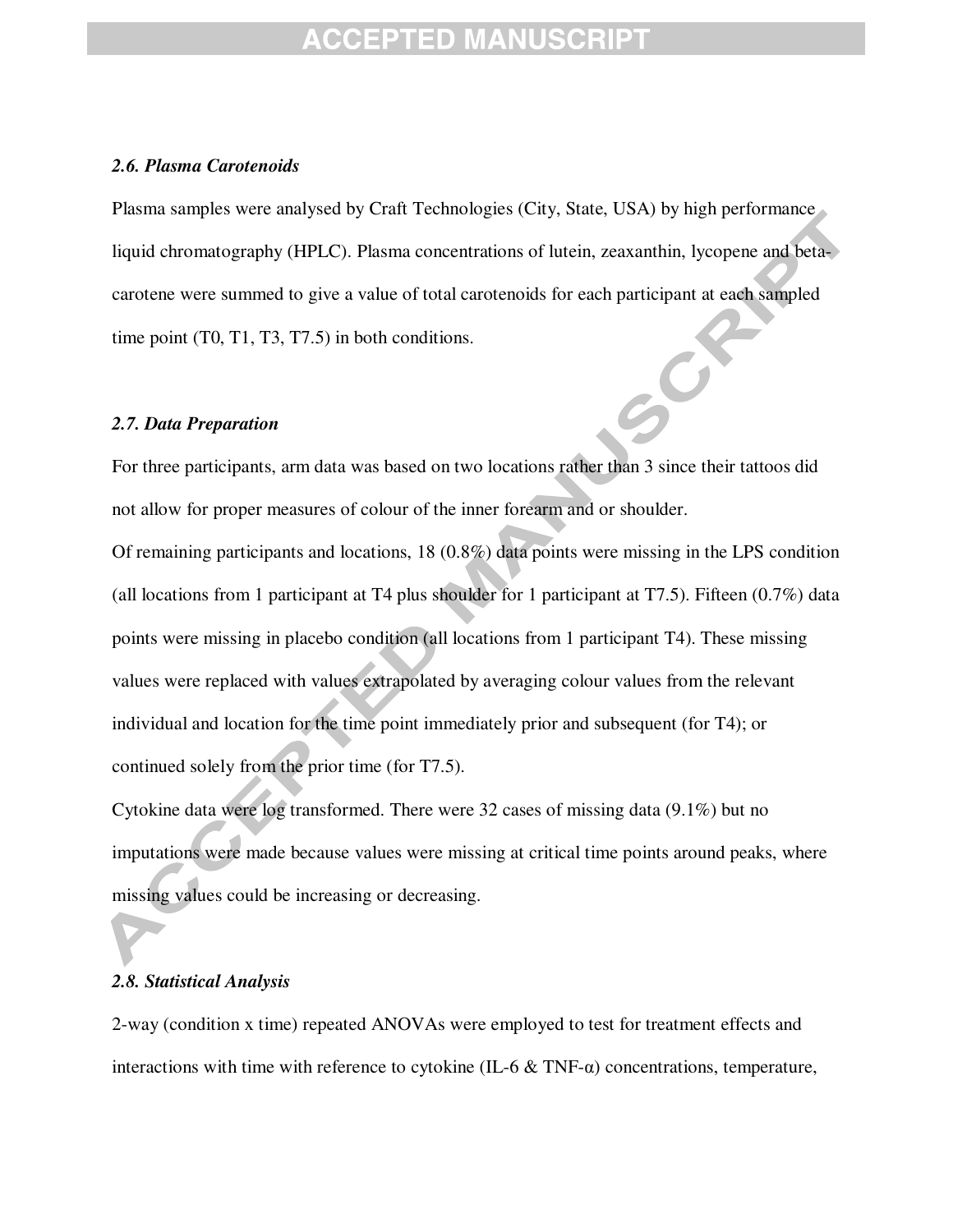self-reported sickness, blood pressure (systolic and diastolic), skin colour  $(L^* a^*$  and  $b^*$  for arm and face locations) and plasma carotenoid content.

To aid interpretation of interactions, all measured values were plotted overtime in response to LPS and Placebo administration with 95% confidence intervals of the paired difference (Pfister and Janczyk, 2013). These error bars are equivalent to a paired sample t-test between conditions (LPS and Placebo) at each sample time point and were used as post-hoc analyses. Where these error bars were not sufficient to explain a significant interaction, planned contrasts were employed to test whether the *change from baseline* differed significantly by condition at any given time point. **APA** 

### **3. Results**

### *3.1. Physiological and self-reported sickness change in response to LPS administration*

The ANOVAs for cytokine concentrations, body temperature, self-reported sickness and blood pressure showed significant interactions between condition and time (all  $ps < .001$ , all  $np<sup>2</sup> > .633$ ). Graphs showing effects of condition (Figure 1) demonstrate that the administration of LPS, as compared to placebo, was associated with an increased production of pro-inflammatory cytokines IL-6 and TNF-α, an increase in body temperature and higher levels of self-reported sickness. Systolic and diastolic blood pressure also showed significant interactions between condition and time, showing that blood pressure changes differently over time in response to the LPS and placebo injections (systolic:  $F(8,152) = 3.55$ ,  $p = .001$ ,  $np^2 = .158$ ; diastolic:  $F(8,152) =$ 5.03,  $p$ <.001,  $\eta p^2$  = .209). However, they did not follow the same pattern of change as other physiological variables. As indicated in Figure 1, systolic blood pressure was significantly higher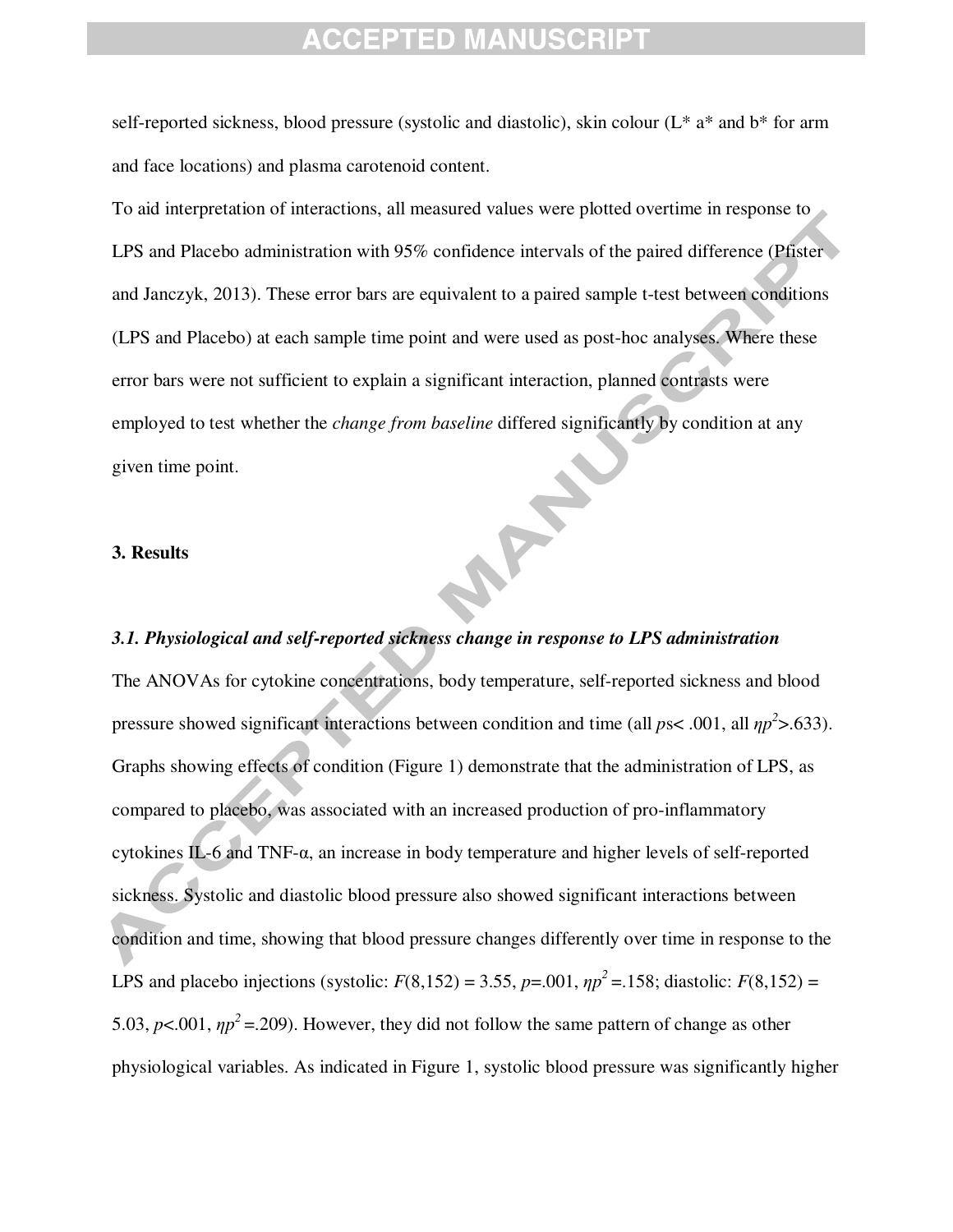after LPS relative to placebo 1.5 hours post injection and significantly lower at 5-7 hours post injection whilst diastolic blood pressure was significantly lower at 4 and 7 (but not 5) hours post LPS injection.



*Figure 1*. Mean plasma concentrations of cytokines (IL-6, TNF-α), body temperature, selfreported sickness and blood pressure over time in response to injection of bacterial endotoxin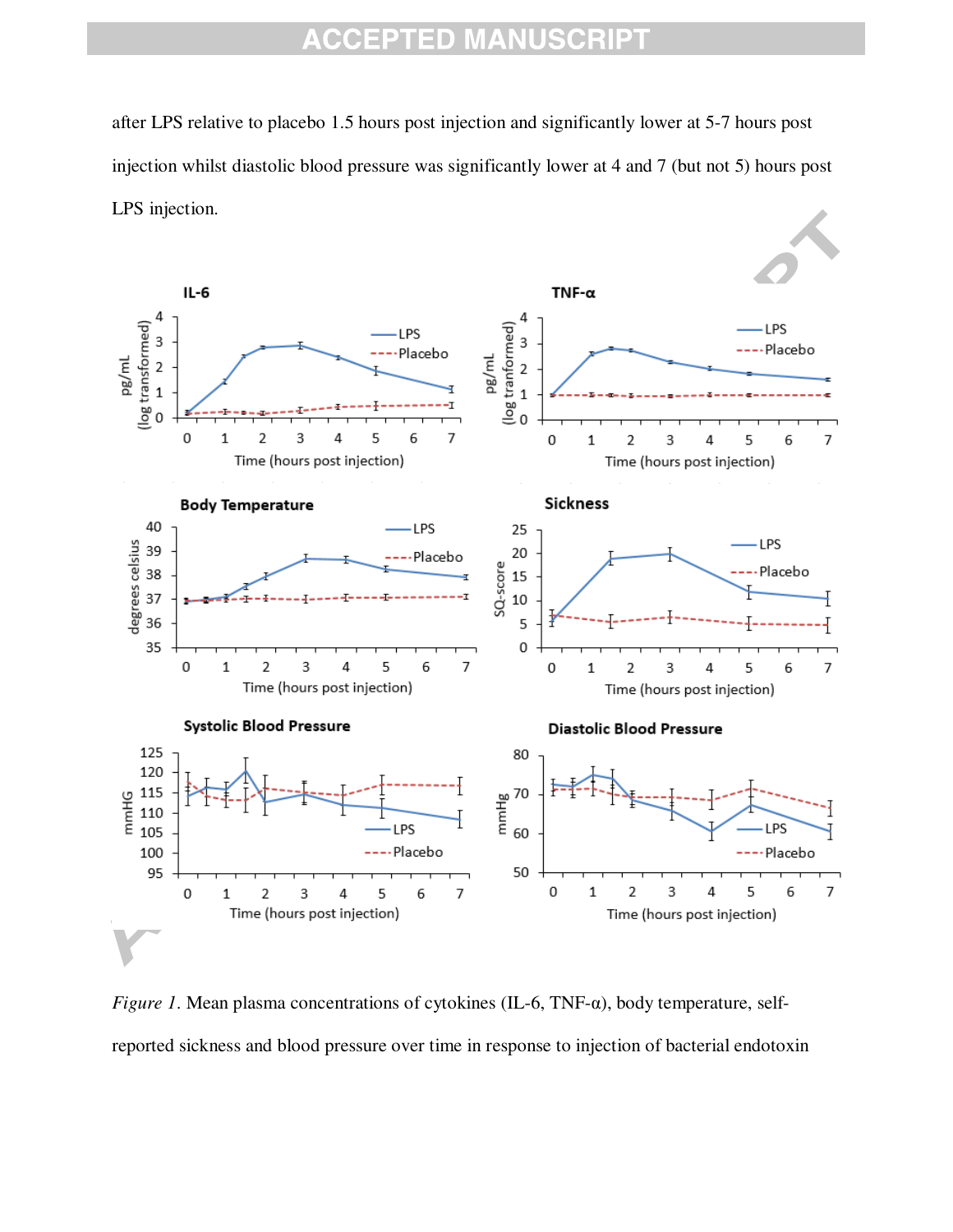(LPS) (solid lines) or saline placebo (dashed lines). Error bars represent 95% confidence intervals for the paired difference between two means at each time point.

### *3.2. Colour changes in response to LPS administration*

### *3.2.1. Face Colour*

Both redness and lightness showed a significant interaction (condition x time) suggesting that these colour channels changed differently over time in response to LPS and saline administration  $r^2 = .296$ ; lightness:  $F(3.36, 70.58) = 8.85$ ,  $p < .001$   $np^2 = .296$ ; lightness:  $F(3.64, 76.45) = 2.95$ ,  $p = .029$   $np^2 = .029$ .123). Graphs detailing these interactions can be viewed in Figure 2 and show a clear a drop in skin redness 1-3 hours after the LPS injection followed by a recovery; this is coupled with a smaller increase in skin lightness at 1-2 hours post LPS administration when redness loss was highest. Skin yellowness at the face showed no significant interaction and no main effect of time or condition (all *p*s< .305). The largest change in overall face colour occurred 2 hours post injection with a magnitude of  $1.74 \text{ }\Delta E^*$  (see Table 1).

### *3.2.2. Arm Colour*

All three colour channels showed a significant interaction (condition x time) suggesting that skin colour changed differently over time in response to LPS and saline administration in terms of redness (*F*(3.40,71.30)=3.67, *p*=.013  $\eta p^2$  = .149), yellowness (*F*(3.72,78.18)=5.45, *p*=.001  $\eta p^2$  = .206) and lightness ( $F(4.06, 85.18) = 4.20$ ,  $p = .004$   $np^2 = .167$ ). Graphs detailing these interactions can be viewed in Figure 2 and show an early drop in redness, yellowness and lightness. Colour had recovered 4 hours post injection. The largest change in overall arm colour occurred at T1 with a magnitude of 1.29  $\Delta E^*$  (see Table 1).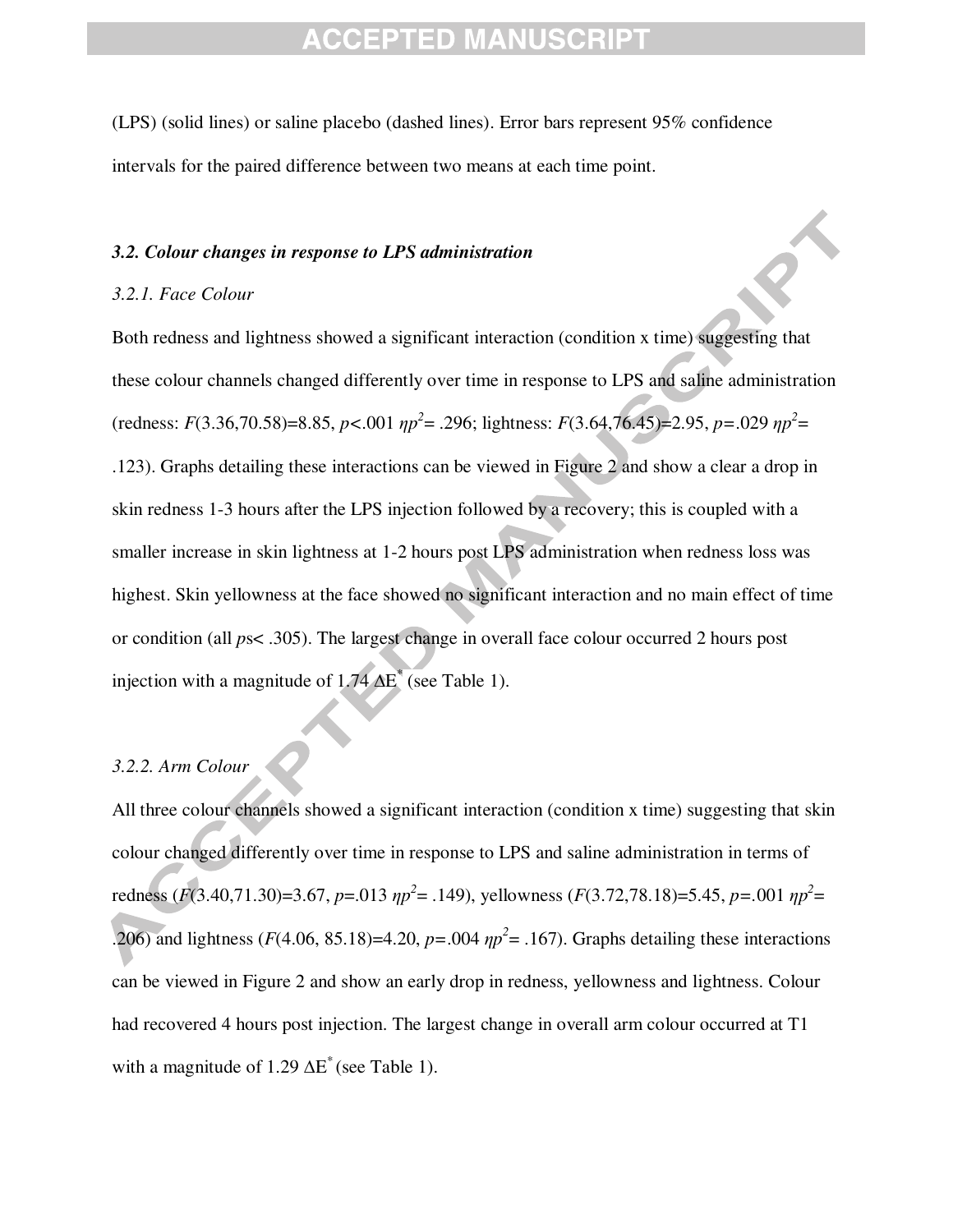

*Figure 2*: Skin colour over time in response to LPS administration (solid lines) or saline placebo (dashed lines). Error bars represent 95% confidence intervals for the paired difference between two means at each time point.

 $\overline{\phantom{0}}$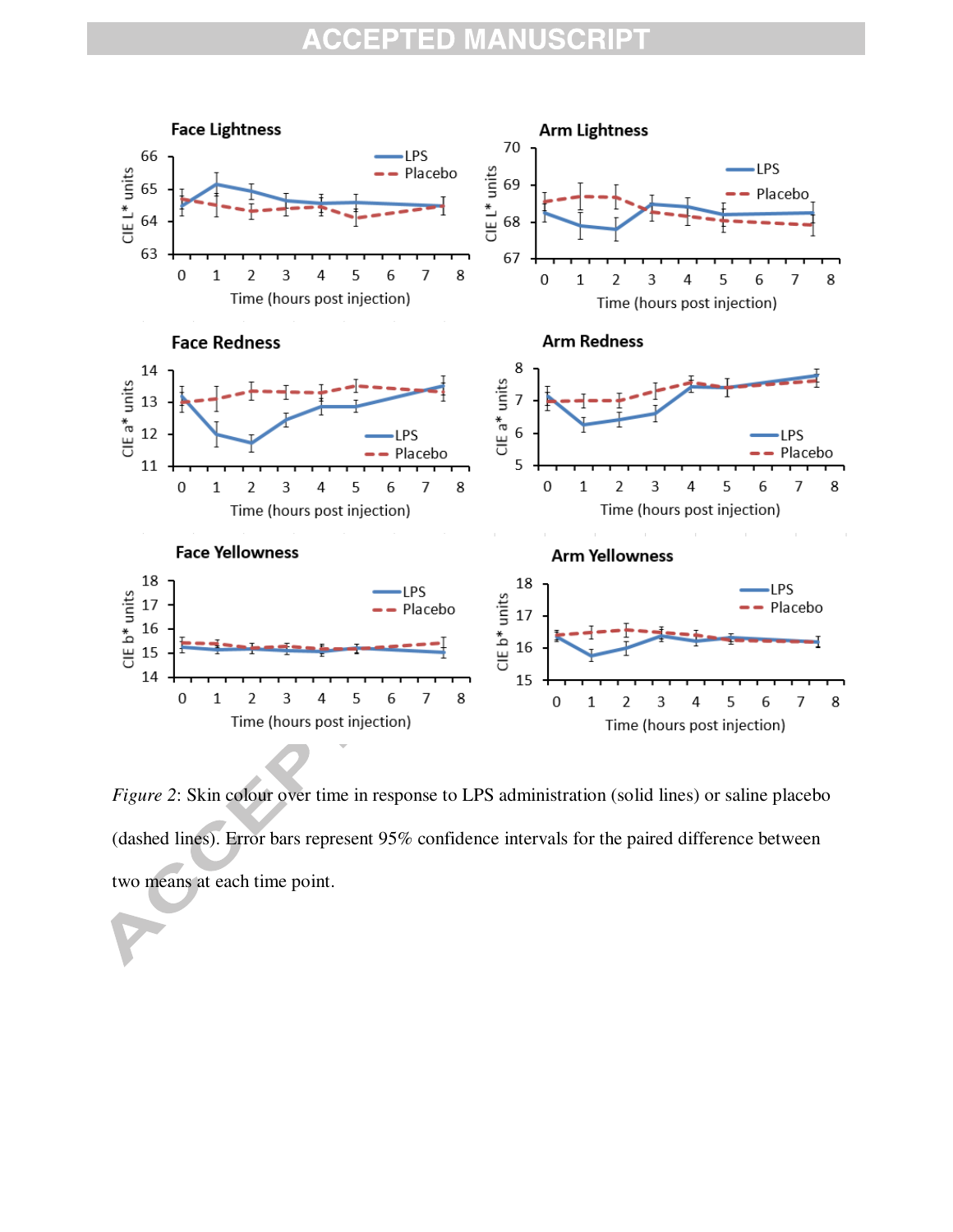*Table 1*: Delta E (ΔE<sup>\*</sup>) values showing magnitude of total colour difference (redness, yellowness and lightness) at each time point in both arm and face locations. Values represent colour in LPS condition relative to placebo.

|      | TΩ   |      | T    |      | T4   | T5   | ᠇᠇ᢇ  |
|------|------|------|------|------|------|------|------|
| Face | 0.34 | 1.31 | 1.74 | 0.93 | 0.45 | 0.79 | 0.46 |
| Arm  | 0.35 | 1.29 | 1.18 | 0.75 | 0.35 | 0.18 | 0.31 |

## *3.4. Plasma carotenoid changes in response to LPS administration*

### *3.4.1. Treatment effects*

RCCY

A 2-way repeated ANOVA revealed a significant interaction between condition and time  $(F(3,60)=9.78, p<.001, \eta p^2 = 328)$ . Although error bars around the paired difference suggested that pairwise comparisons at any given time point would not be significant (see supplementary Figure 1), planned contrasts revealed that the change was significantly different by condition at 3  $(F(1,20)=11.86, p=.003)$  and 7  $(F(1,20)=17.04, p=.001)$  hours post injection. The relative change in carotenoids over time and by condition can be viewed in Figure 3, which shows that the drop in plasma carotenoids following LPS was greater than that in response to placebo at 3 and 7 hours post injection.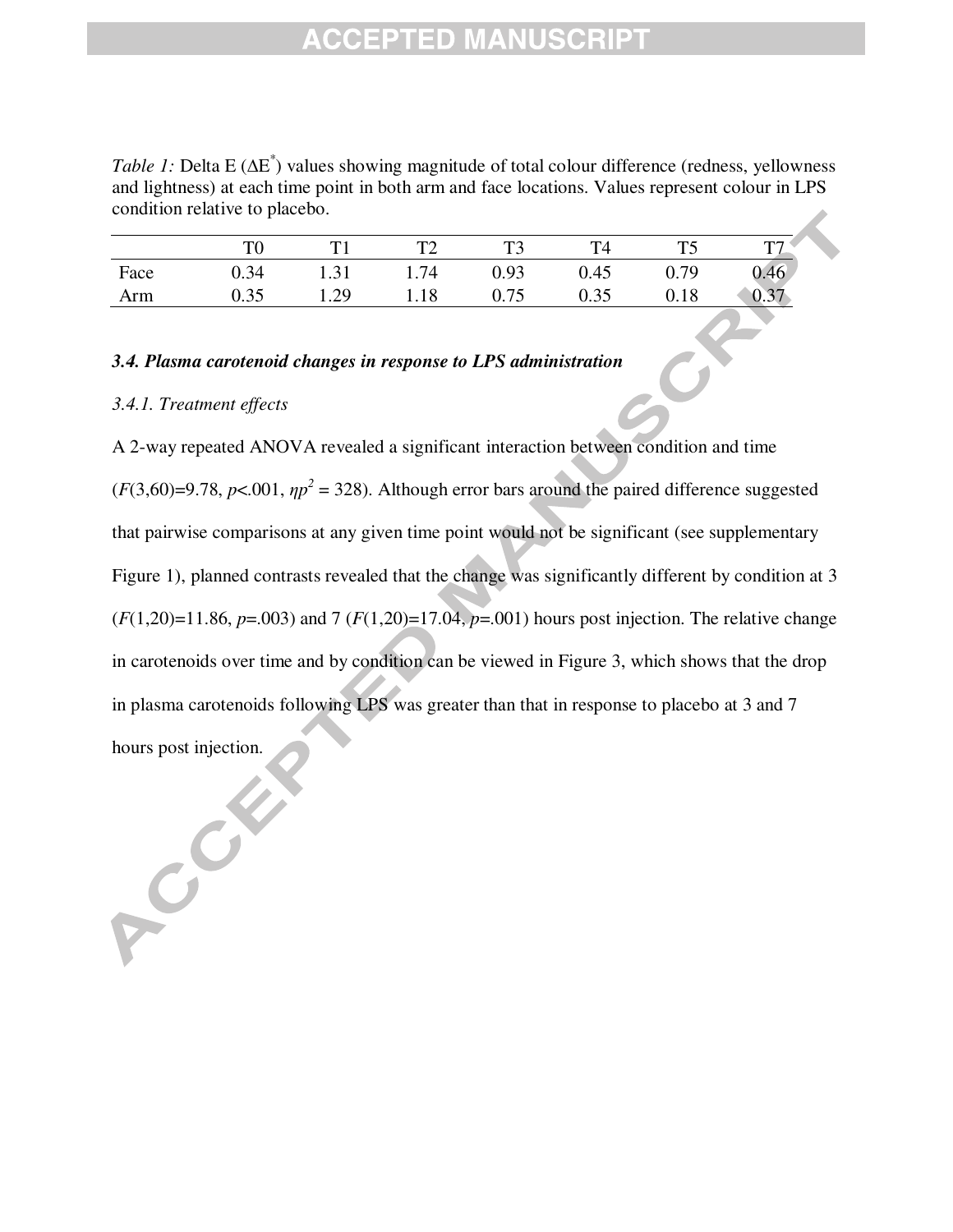

*Figure 3:* Relative drop in plasma carotenoids over time and by condition. Error bars show 95% confidence intervals around change values. Relative to baseline, the drop in carotenoids after LPS was significantly greater than that after placebo at 3 and 7 hours post injection. Error bars also suggest that change was significantly different from zero only in response to LPS at 3 and 7 hours post injection,

### **4. Discussion**

Within one hour of the activation of an innate immune response stimulated by the injection of LPS, we found clear changes in skin colouration. Facial skin became lighter and less red whilst arm skin became darker, less red and less yellow. Maximum colour changes occurred around the same time as cytokine production and self-reported sickness but ahead of maximum changes in body temperature, blood pressure and plasma carotenoids. Colour changes are consistent with a less healthy appearance as perceptual studies of health show that low levels of red and yellowness in the skin is perceived as less healthy (Re et al., 2011; Stephen et al., 2009a, 2009b). Attending to colour cues that are informative of an acute inflammatory response to microbial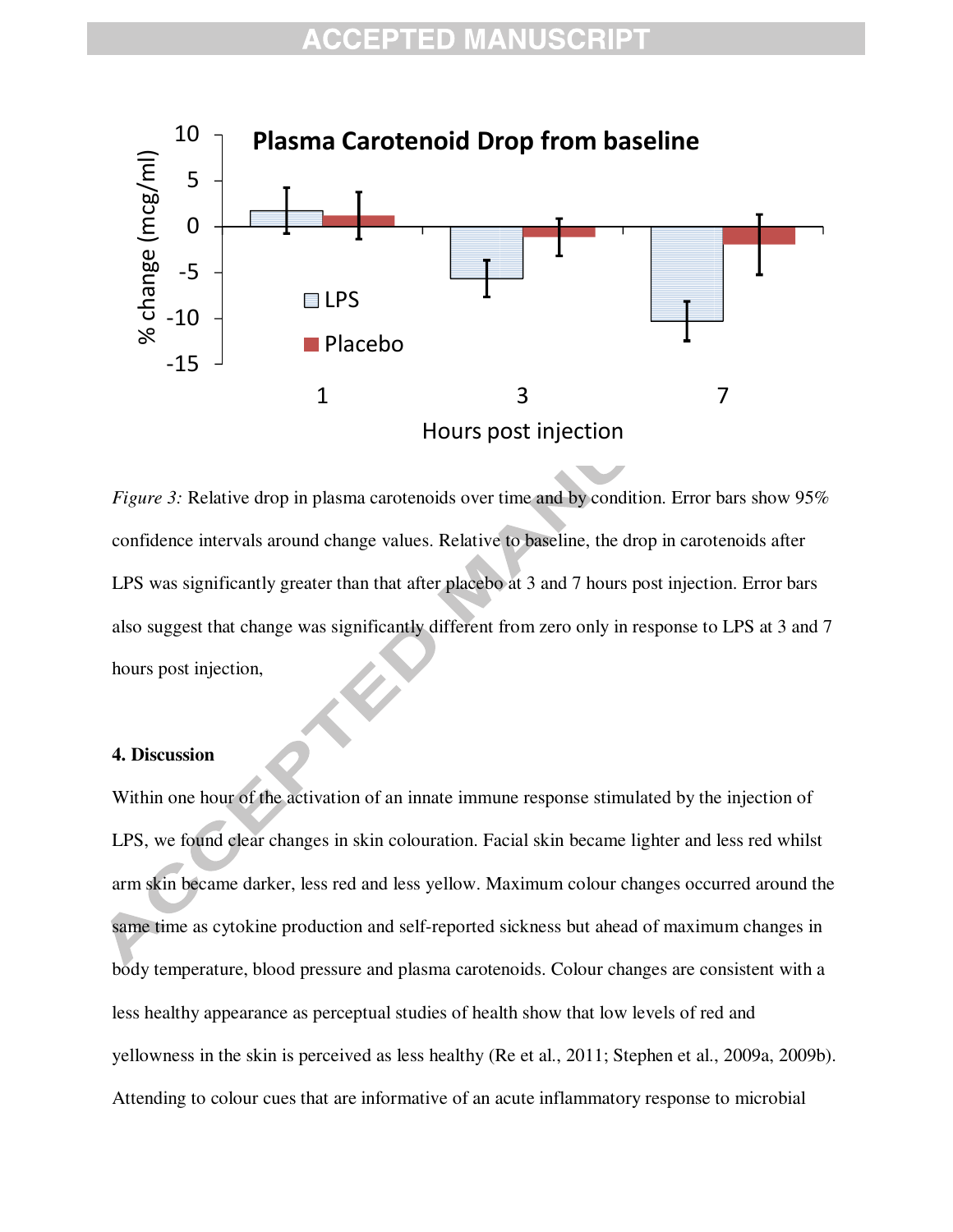stimuli would have provided evolutionary benefits. Here we show that skin colour does change with illness on a time scale that would be particularly informative of sudden onset of illness such as a contagious infection.

Contrary to our predictions, the colour changes recorded are not well explained in relation to carotenoid loss for two reasons, First, a drop in skin yellowness was only observed in the arm, and there is no reason to predict that skin carotenoids should be reduced with illness in one body location but not another. Second, and more importantly, we did not find evidence that plasma carotenoids changed on a timescale consistent with change of skin yellowness. We do note a significant drop in plasma carotenoids with LPS from three hours post injection, but at this time point skin yellowness had returned to baseline levels. Carotenoids arrive in the skin from the blood either by diffusion through lower layers of skin, or though sweat glands (Darvin et al., 2010). Therefore, although a rapid decrease and recovery in skin carotenoid levels has been reported using Raman spectroscopy (Vierck et al., 2012); in our study it is unclear how carotenoids from the skin could recover without plasma levels also showing a rebound. Prior work shows that plasma carotenoids generally correlate highly with skin carotenoids (Stahl et al., 1998) which in turn correlate highly with skin yellowness (Alaluf et al., 2002; Stephen et al., 2011). Our results however suggest that rapid changes in plasma carotenoids (i.e. at 3 and 7 hours post injection) are not immediately reflected in skin colouration.

With LPS, the most prominent colour change recorded was a drop in skin redness at both locations 1-3 hours post injection. This change in colour peaked around the same time as cytokine production and self-reported sickness but ahead of peak body temperature. It is likely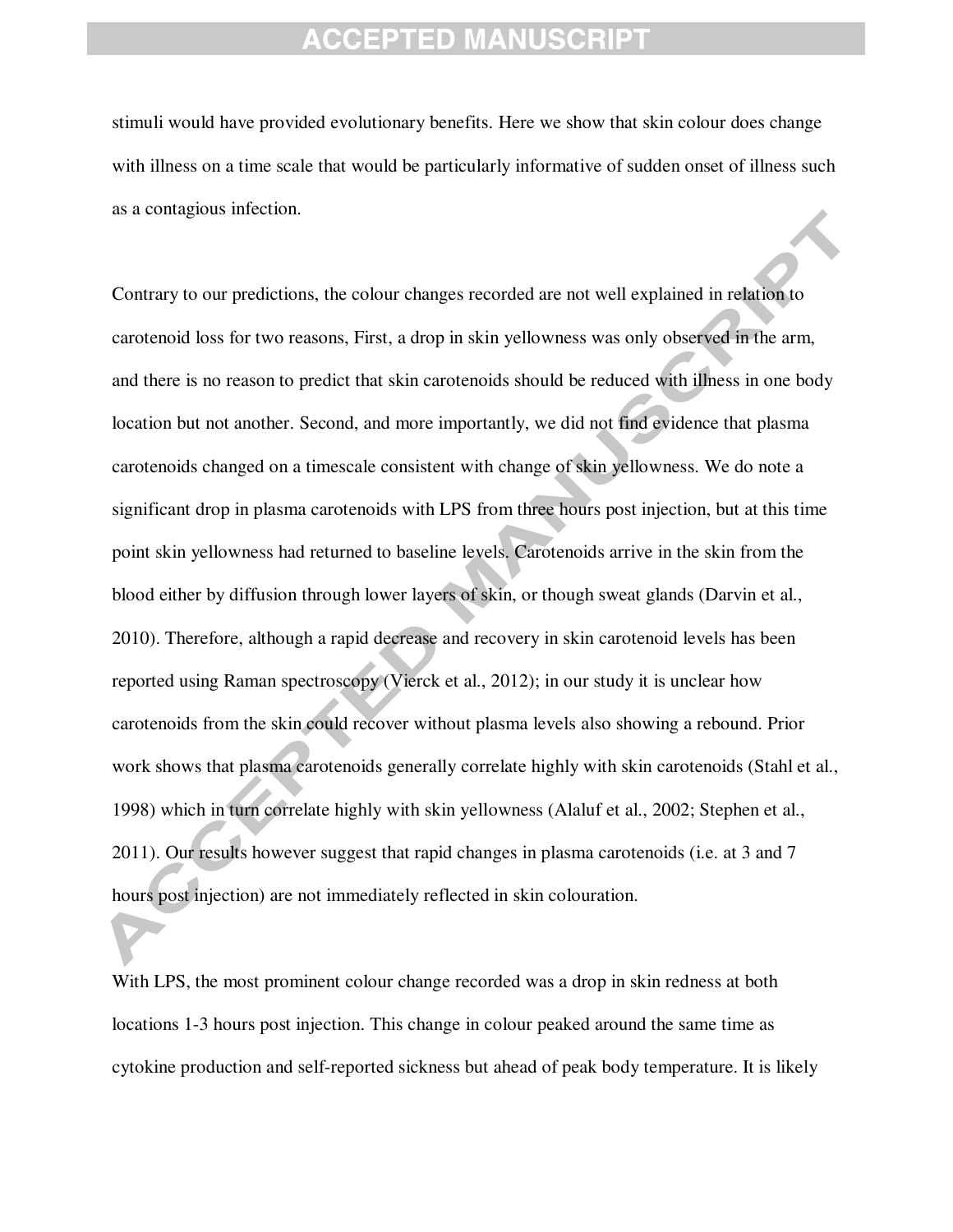that these colour changes reflect changes in blood perfusion, or status. Such mechanisms were not directly tested in this study and so cannot be confirmed but we postulate the following potential mechanisms for future investigations. Given that maximum body temperature closely followed maximum drop in redness, vasoconstriction as part of the body's attempt to conserve heat during a the early stages of fever production (Anochie, 2013) seems a plausible explanation for the reduction in skin redness. A reduction in skin redness could occur based on an increased mobilisation of white blood cells that can happen for example in localised wounds but this mechanism is unlikely to account for skin colour change over the whole body given that white blood cells are normally 1/1000 less numerous than red blood cells. he colour change is also unlikely to reflect a reduction in blood pressure as colour recovered before any noted drop in blood pressure. Further studies are needed to comprehend physiological mechanisms underlying skin colour changes during sickness.

It is also noteworthy that although skin redness fell both in the face and arm, the colour change in terms of lightness and yellowness differed by location. Whilst facial skin became less red and lighter, arm skin became less red, darker and less yellow.

The colour change at the arm (across all three colour channels) could be explained in relation to changes in oxygenation of the blood. As testing of oxygenation status of blood (particularly in the superficial levels of the skin) was not possible in the present study, this possible mechanism awaits further research. Deoxygenated haemoglobin reflects more blue light relative to oxygenated haemoglobin and so a shift in the oxygenation status of blood is consistent with a drop in yellowness (given that b\* values represent a scale from blue to yellow). Deoxygenated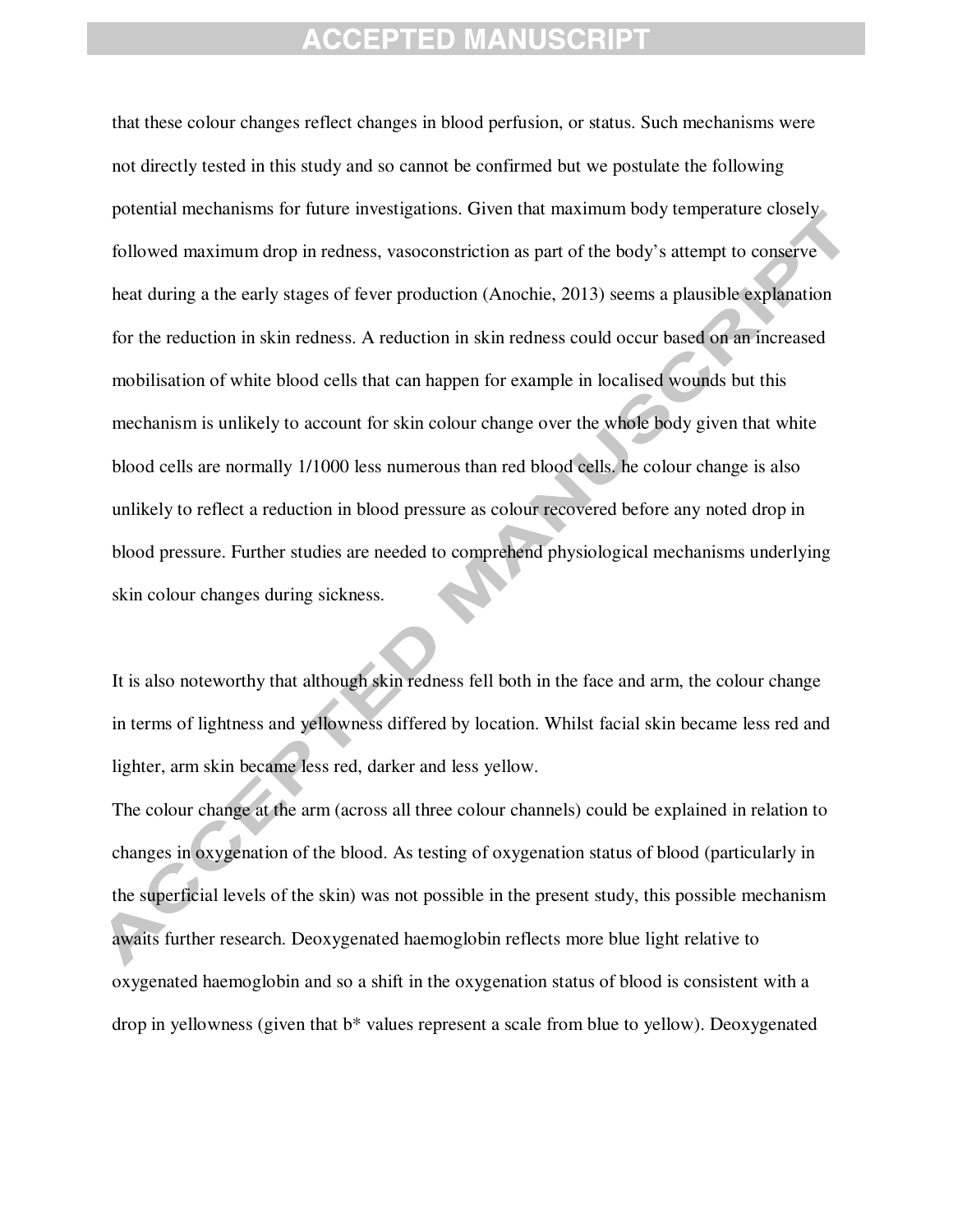blood is also darker in colour and so this explanation is consistent with the noted darkening of arm skin.

Perceptual studies have shown that not only are high levels of blood perfusion judged to be more healthy in appearance, but human observers have a specific preference for the colour of oxygenated blood in human skin relative to deoxygenated blood (Re et al., 2011; Stephen et al., 2009a). This suggests that the change in colouration in both the face and arm have the potential to be perceived as becoming less healthy. If threshold values determined by Re and colleagues in relation to facial stimuli are applied, colour change in the arm could be considered sufficient to be detectable, but not to influence judgements of health (Re et al., 2011). Based on these same threshold values, it would only be in the face, 2 hours post injection that the colour change was sufficiently large to influence judgements of health, a prediction that could be addressed in future experiments.. The face then, which is particularly relevant for social judgements, shows colour changes with the acute inflammatory response which is likely to influence perceived health negatively, and arm shows a colour change that is likely to be judged as less healthy if larger in magnitude.

Humans are attuned to changes in the health status of others; prior work using LPS as a model of sickness find that changes in body odour and movement within a few hours of injection are perceived as less healthy (Olsson et al., 2014; Sundelin et al., 2015). Here we report the first experimental study characterising the skin colour changes associated with acute illness and argue that changing skin colouration, particularly in the face, is an additional cue that could be informative in identifying sudden onset illness. This is further supported by the fact that paler faces appear more fatigued (Sundelin et al 2013). Being able to detect such cues could form part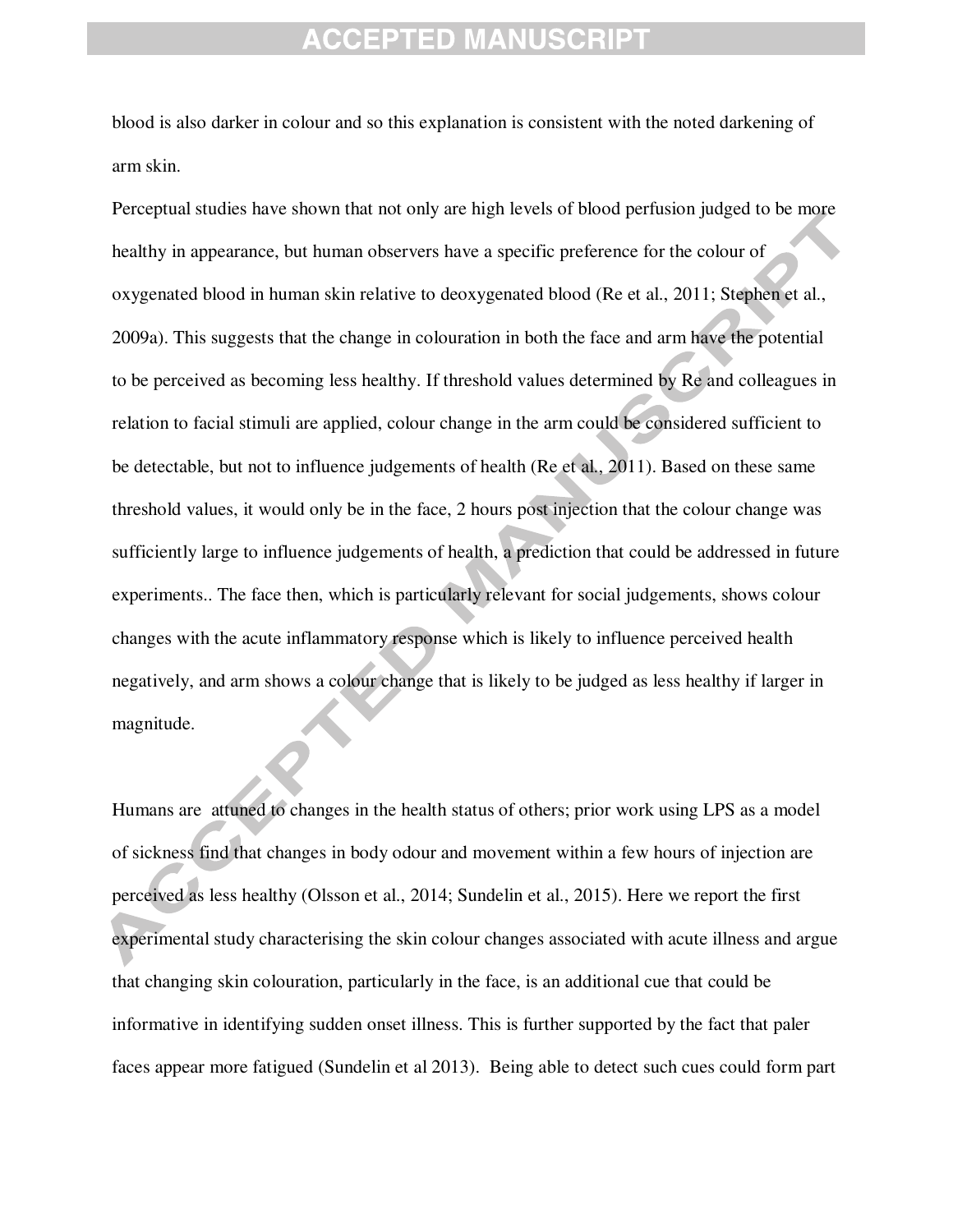of a behavioural immune response aiding healthy individuals to avoid infection through contact with sick individuals. Alternatively, observable cues to ill-health could benefit sick individuals themselves if they prompt care-giving behaviours from others.

A limitation of the present study is that skin colour change was measured only in a model of acute and temporary sickness induced by a bacterial by-product. The innate inflammatory response constitutes a first line of defence against a variety of infections, and our results should be relevant for a variety of acute infections. However, the impact of a more established infection upon skin colour has not been addressed and should be further investigated. It is likely that with prolonged or more severe illness colour change could be greater and longer lasting. Mechanisms underlying the recorded colour change also require further investigation although we can confidently rule out carotenoids as a mediator of change in skin yellowness during the acute response. A further limitation of the study is that it was conducted with only a small sample of young and of lightly pigmented individuals. Future work will be necessary to confirm whether the same pattern of results is seen in older populations and amongst those with more deeply pigmented skin tones. Finally, although the measured magnitude of skin colour change suggests that recorded colour change in the face is sufficient to influence judgements of health, this is yet to be confirmed empirically.

In summary, we found that an acute immune response, elicited by LPS administration, was associated with an early change in skin colouration. Facial skin blanched (i.e. became lighter and less red) whilst arm skin became darker, less red and less yellow. The transient change in skin colour reported here is most likely caused by the physiological changes during an acute systemic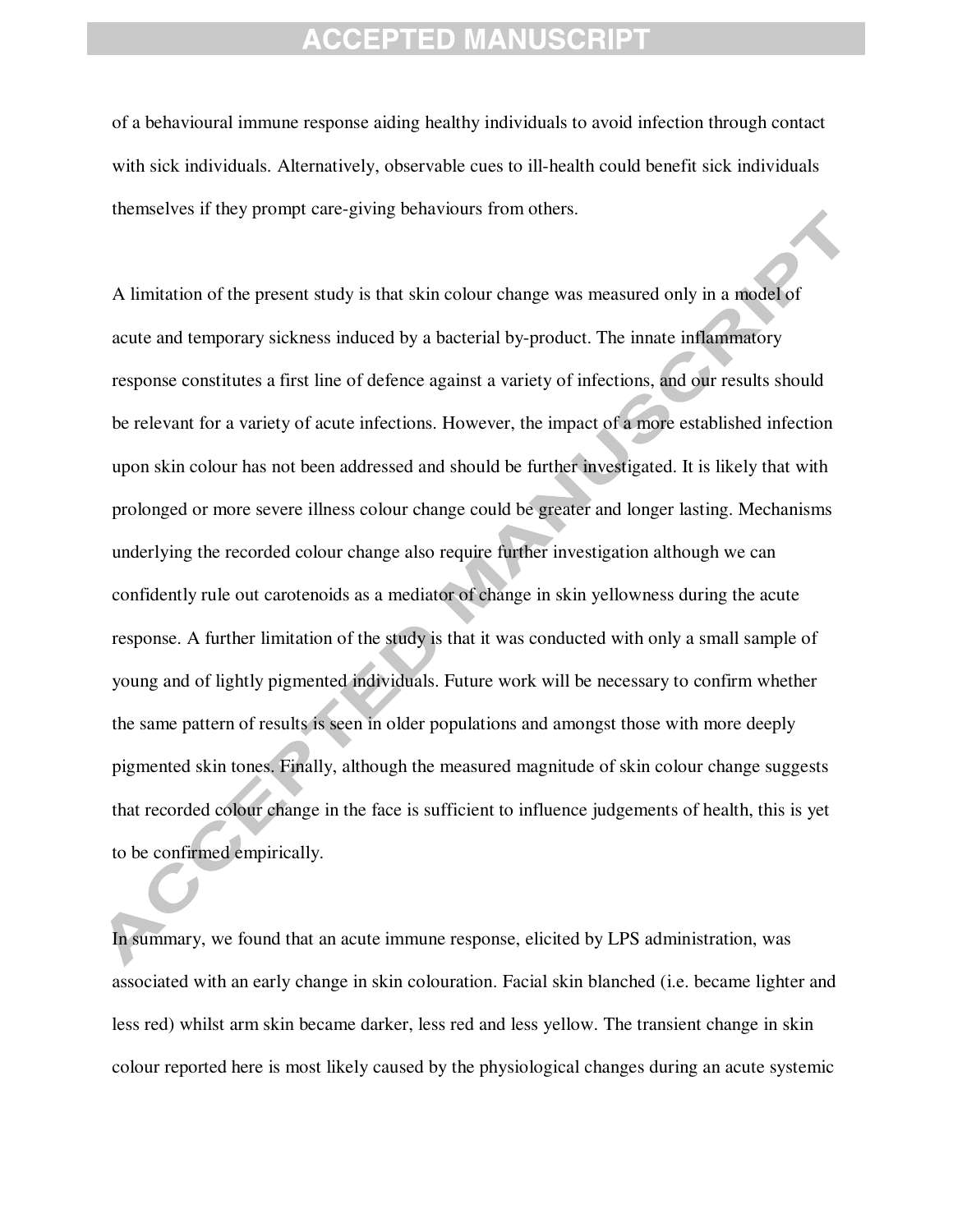inflammation and is likely related to blood status. We found no support for the hypothesis that a reduction in carotenoids would reduce skin yellowness during the immune response. We do however note a reduction in plasma carotenoids that could be reflected in skin yellowness over a longer time period. The pattern of colour loss witnessed in response to LPS is consistent with perceptions of reduced health (less yellow and red skin is judged as less healthy) and these colour changes occurred early in the development of sickness, skin colour change may therefore have served as an important cue to health for others; motivating evolutionarily relevant actions in terms of disease avoidance or care provision.

#### **References**

- Aguilera, E., Amat, J. a., 2007. Carotenoids, immune response and the expression of sexual ornaments in male greenfinches (Carduelis chloris). Naturwissenschaften 94, 895–902. doi:10.1007/s00114-007-0268-5
- Alaluf, S., Heinrich, U., Stahl, W., Tronnier, H., Wiseman, S., 2002. Dietary Carotenoids Contribute to Normal Human Skin Color and UV Photosensitivity. Hum. Nutr. Metab. 132, 399–403.
- Andreasson, A., Wicksell, R., Londin, K., Karshikoff, B., Axelsson, J., Lekander, M., 2016. A Global Meausre of Sickness Questionnaire (SicknessQ). J. Health Psychol. In resubmi.

Anochie, P., 2013. Mechanisms of fever in humans. Int. J. Microbiol. Immunol. Res. 2, 37–43.

Anton, M.M., Cortez-Cooper, M.Y., DeVan, A.E., Neidre, D.B., Cook, J.N., Tanaka, H., 2006. Cigarette smoking, regular exercise, and peripheral blood flow. Atherosclerosis 185, 201– 205. doi:10.1016/j.atherosclerosis.2005.05.034

Benson, S., Engler, H., Schedlowski, M., Elsenbruch, S., 2012. Experimental endotoxemia as a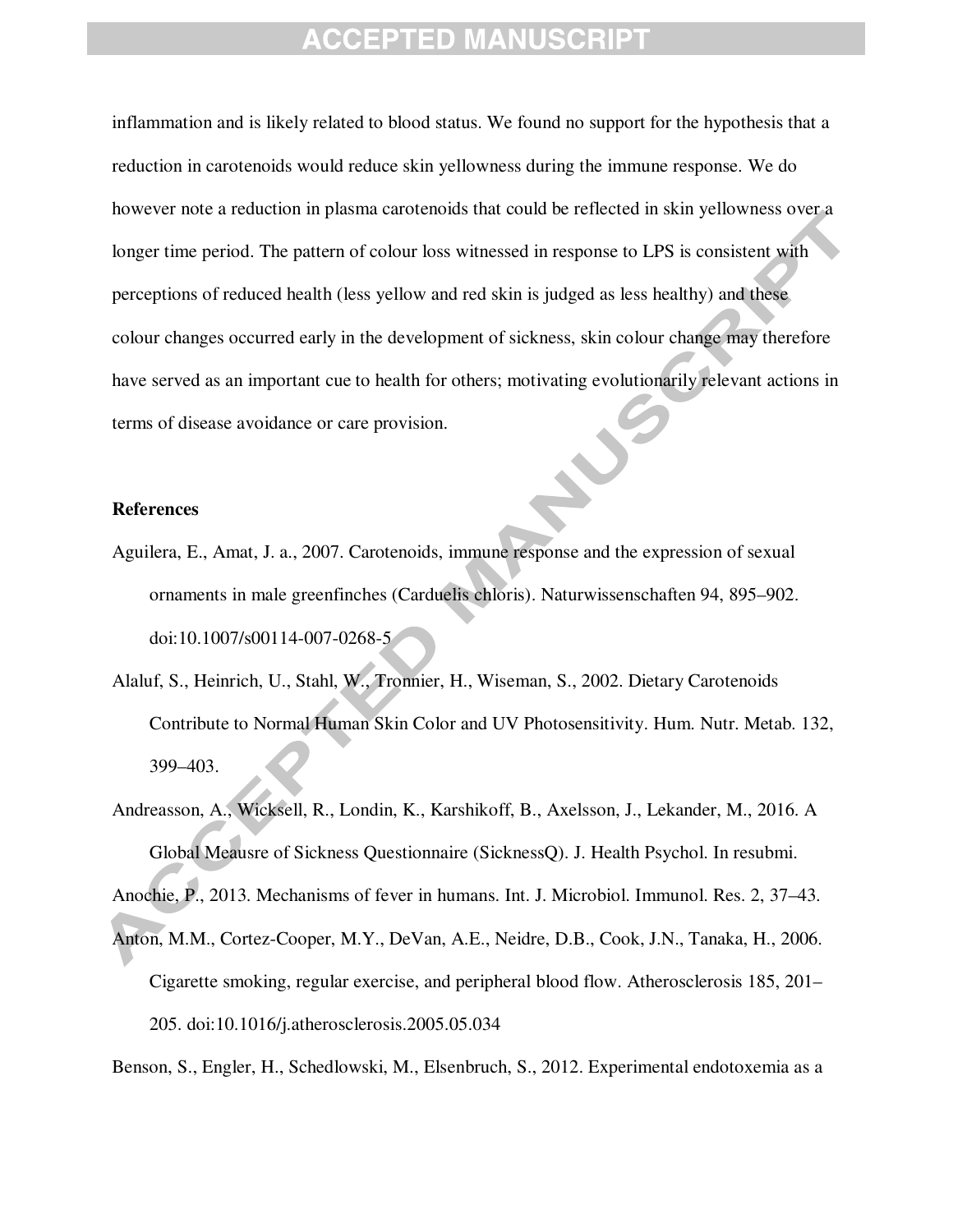model to study neuroimmune mechanisms in human visceral pain. Ann. N. Y. Acad. Sci. 1262, 108–117. doi:10.1111/j.1749-6632.2012.06622.x

- Brainard, D.H., 2003. Color Appearance and Color Difference Specification, in: Shevell, S. (Ed.), The Science of Color. Elsevier.
- Burriss, R.P., Troscianko, J., Lovell, P.G., Fulford, A.J.C., Stevens, M., Quigley, R., Payne, J., Saxton, T.K., Rowland, H.M., 2015. Changes in women's facial skin color over the ovulatory cycle are not detectable by the human visual system. PLoS One 10, 8–10. doi:10.1371/journal.pone.0130093
- Carmeliet, P., 2003. Angiogenesis in health and disease. Nat. Med. 9, 653–660. doi:10.1038/nm0603-653
- Darvin, M.E., Patzelt, A., Knorr, F., Blume-Peytavi, U., Sterry, W., Lademann, J., 2010. Oneyear study on the variation of carotenoid antioxidant substances in living human skin: influence of dietary supplementation and stress factors. J. Biomed. Opt. 13, 044028. doi:10.1117/1.2952076
- Karshikoff, B., Lekander, M., Soop, a., Lindstedt, F., Ingvar, M., Kosek, E., Olgart Höglund, C., Axelsson, J., 2015. Modality and sex differences in pain sensitivity during human endotoxemia. Brain. Behav. Immun. 46, 35–43. doi:10.1016/j.bbi.2014.11.014
- Lasselin, J., Elsenbruch, S., Lekander, M., Axelsson, J., Karshikoff, B., Grigoleit, J.-S., Engler, H., Schedlowski, M., Benson, S., 2016. Mood disturbance during experimental endotoxemia: Predictors of state anxiety as a psychological component of sickness behavior. Brain. Behav. Immun. In press. doi:10.1016/j.bbi.2016.01.003
- Lasselin, J., Treadway, M, T., Lacourt, T, E., Soop, A., Olsson, M, J., Karshikoff, B., Paues-Göranson, S., Axelsson, J., Dantzer, R., Lekander, M., 2016. Lipopolysaccharide Alters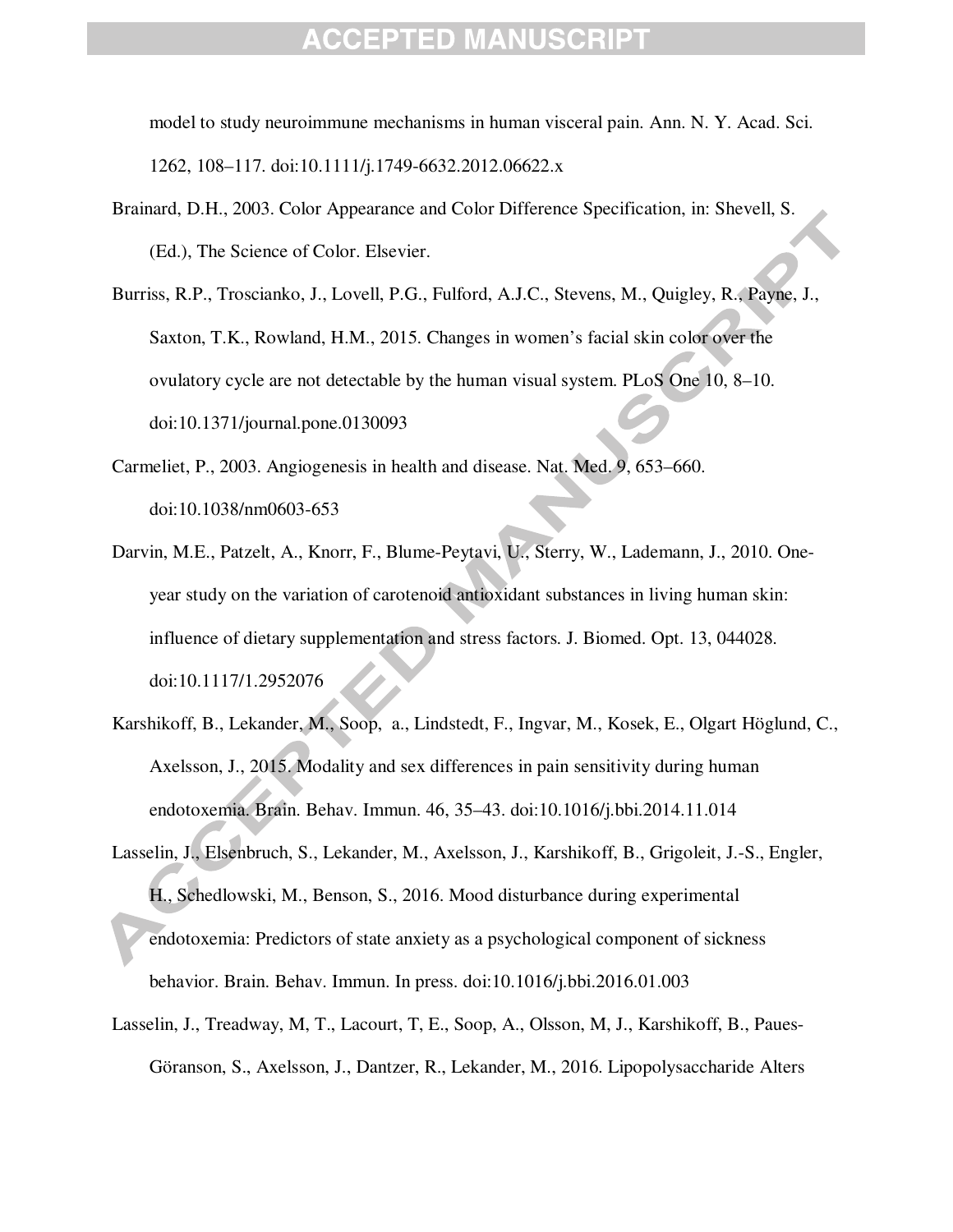Motivated Behavior in a Monetary Reward Task: a Randomized Trial Neuropsychopharmacology In press. doi: 10.1038/npp.2016.191Lefevre, C.E., Ewbank, M.P., Calder, A.J., Hagen, E. Von, Perrett, D.I., 2013. It is all in the face : carotenoid skin coloration loses attractiveness outside the face. Biol. Lett. 9, 20130633.

- Mougeot, F., Pérez-Rodríguez, L., Sumozas, N., Terraube, J., 2009. Parasites, condition, immune responsiveness and carotenoid-based ornamentation in male red-legged partridge *Alectoris rufa*. J. Avian Biol. 40, 67–74. doi:10.1111/j.1600-048X.2008.04439.x
- Nolan, P.M., Hill, G.E., Stoehr, A.M., 1998. Sex, size, and plumage redness predict house finch survival in an epidemic. Proc. R. Soc. B Biol. Sci. 265, 961–965. doi:10.1098/rspb.1998.0384
- Olsson, M.J., Lundström, J.N., Kimball, B. a, Gordon, A.R., Karshikoff, B., Hosseini, N., Sorjonen, K., Olgart Höglund, C., Solares, C., Soop, A., Axelsson, J., Lekander, M., 2014. The scent of disease: human body odor contains an early chemosensory cue of sickness. Psychol. Sci. 25, 817–23. doi:10.1177/0956797613515681
- Sundelin T, Lekander M, Kecklund G, van Someren E, Olsson A & Axelsson J. Cues of fatigue: Effects of sleep deprivation on facial appearance, Sleep. 2013 Sep 1;36(9):1355-60. doi: 10.5665/sleep.2964. [PMID: 23997369]
- Peters, a., Denk, a. G., Delhey, K., Kempenaers, B., 2004. Carotenoid-based bill colour as an indicator of immunocompetence and sperm performance in male mallards. J. Evol. Biol. 17, 1111–1120. doi:10.1111/j.1420-9101.2004.00743.x
- Pfister, R., Janczyk, M., 2013. Confidence intervals for two sample means: Calculation, interpretation, and a few simple rules. Adv. Cogn. Psychol. 9, 74–80. doi:10.2478/v10053- 008-0133-x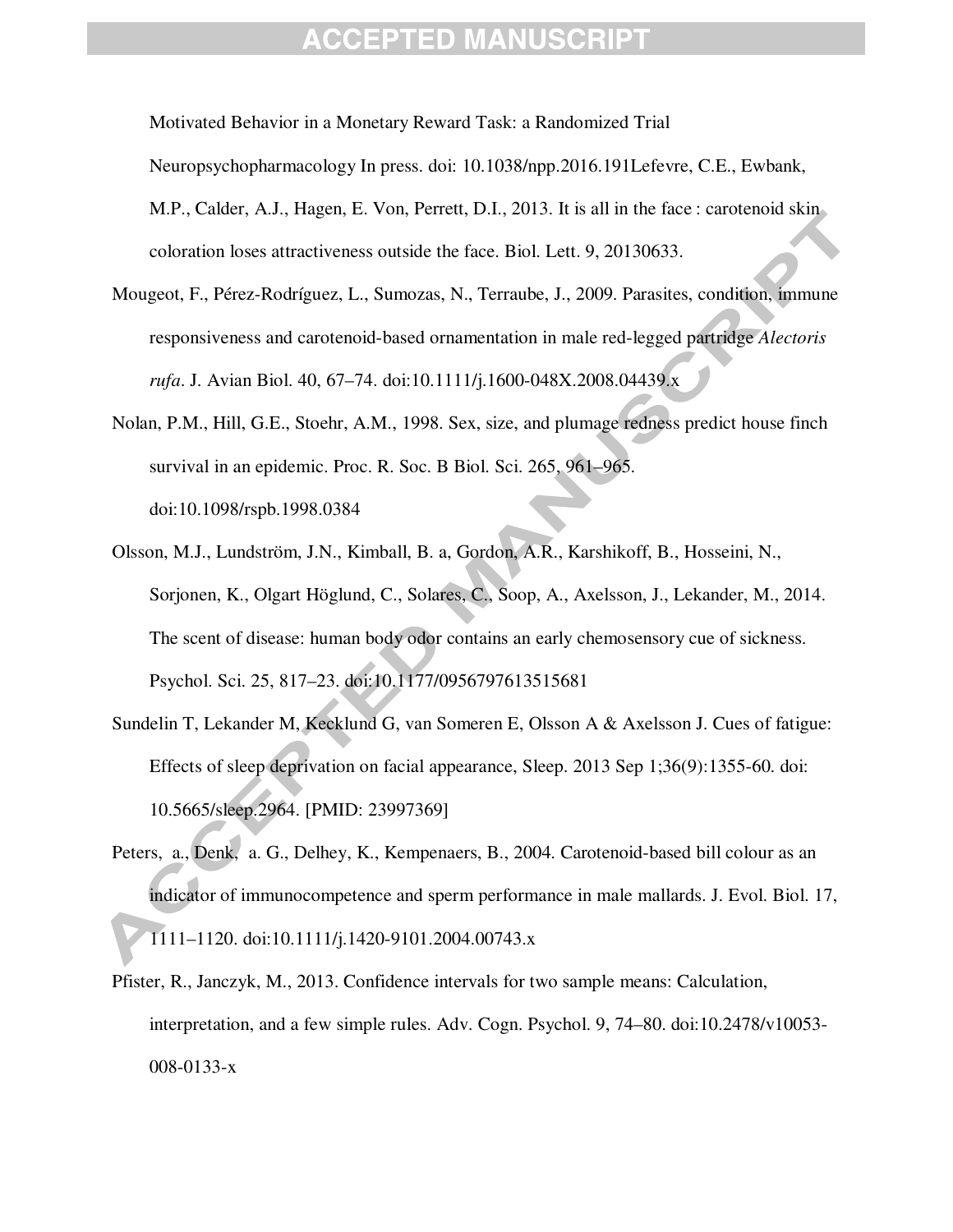- Re, D.E., Whitehead, R.D., Xiao, D., Perrett, D.I., 2011. Oxygenated-blood colour change thresholds for perceived facial redness, health, and attractiveness. PLoS One 6. doi:10.1371/journal.pone.0017859
- Schedlowski, M., Engler, H., Grigoleit, J.S., 2014. Endotoxin-induced experimental systemic inflammation in humans: A model to disentangle immune-to-brain communication. Brain. Behav. Immun. 35, 1–8. doi:10.1016/j.bbi.2013.09.015
- Stahl, W., Heinrich, U., Jungmann, H., von Laar, J., Schietzel, M., Sies, H., Tronnier, H., 1998. Increased dermal carotenoid levels assessed by noninvasive reflection spectrophotometry correlate with serum levels in women ingesting Betatene. J. Nutr. 128, 903–7.
- Stamatas, G.N., Zmudzka, B.Z., Kollias, N., Beer, J.Z., 2004. Non-invasive measurements of skin pigmentation in situ. Pigment Cell Res. 17, 618–626. doi:10.1111/j.1600- 0749.2004.00204.x
- Stephen, I.D., Coetzee, V., Law Smith, M., Perrett, D.I., 2009a. Skin blood perfusion and oxygenation colour affect perceived human health. PLoS One 4, e5083. doi:10.1371/journal.pone.0005083
- Stephen, I.D., Coetzee, V., Perrett, D.I., 2011. Carotenoid and melanin pigment coloration affect perceived human health. Evol. Hum. Behav. 32, 216–227. doi:10.1016/j.evolhumbehav.2010.09.003
- Stephen, I.D., Law Smith, M.J., Stirrat, M.R., Perrett, D.I., 2009b. Facial Skin Coloration Affects Perceived Health of Human Faces. Int. J. Primatol. 30, 845–857. doi:10.1007/s10764-009- 9380-z
- Stephen, I.D., Scott, I.M.L., Coetzee, V., Pound, N., Perrett, D.I., Penton-Voak, I.S., 2012. Cross-cultural effects of color, but not morphological masculinity, on perceived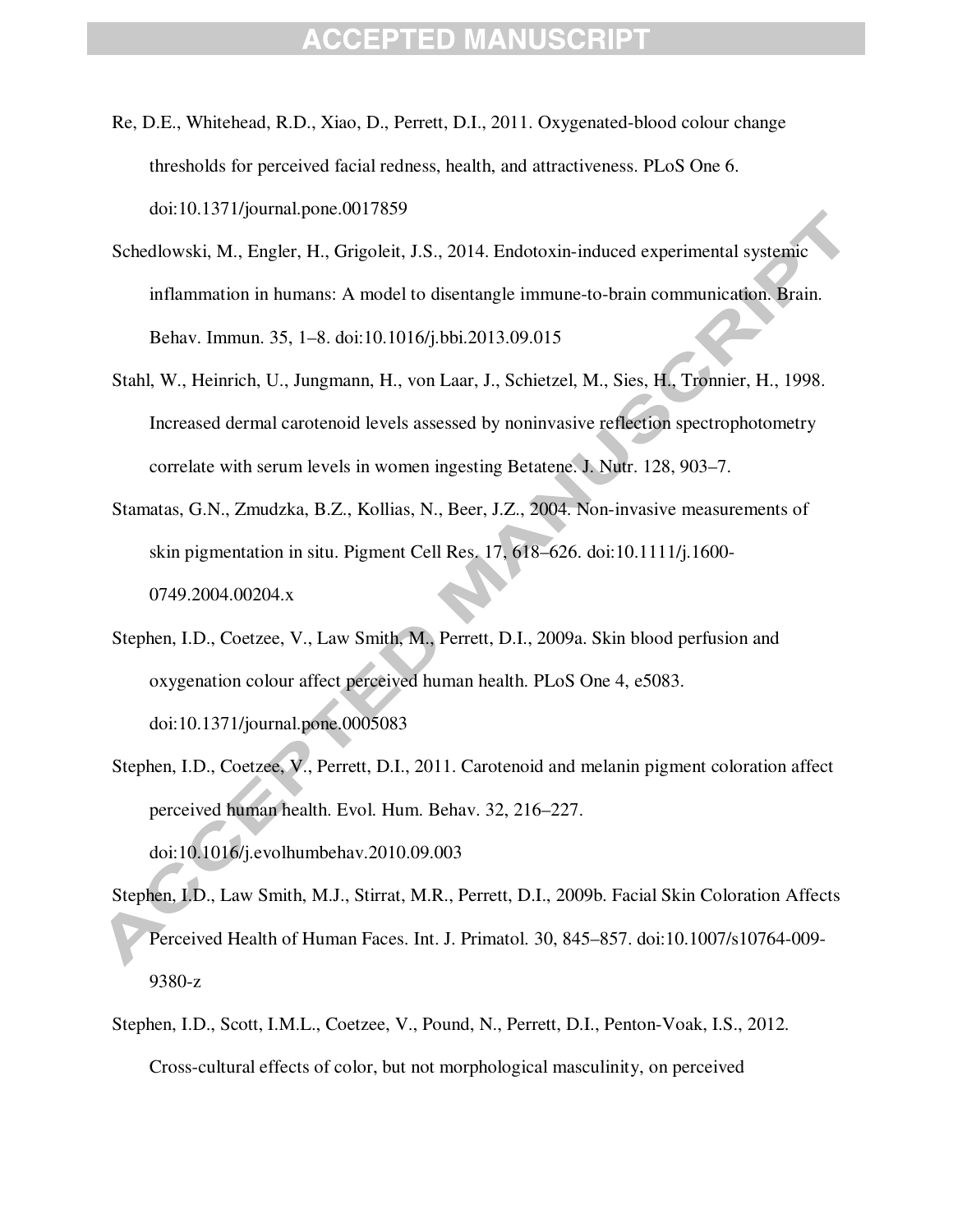attractiveness of men's faces. Evol. Hum. Behav. 33, 260–267.

doi:10.1016/j.evolhumbehav.2011.10.003

- Suffredini, a F., Hochstein, H.D., McMahon, F.G., 1999. Dose-related inflammatory effects of intravenous endotoxin in humans: evaluation of a new clinical lot of Escherichia coli O:113 endotoxin. J. Infect. Dis. 179, 1278–1282. doi:10.1086/314717
- Sundelin, T., Karshikoff, B., Axelsson, E., Höglund, C.O., Lekander, M., Axelsson, J., 2015. Sick man walking: Perception of health status from body motion. Brain. Behav. Immun. 48, 53–56. doi:10.1016/j.bbi.2015.03.007
- Tan, K.W., Graf, B.A., Mitra, S.R., Stephen, I.D., 2015. Daily Consumption of a Fruit and Vegetable Smoothie Alters Facial Skin Color. PLoS One 10, e0133445. doi:10.1371/journal.pone.0133445
- Tan, K.W., Stephen, I.D., 2013. Colour detection thresholds in faces and colour patches. Perception 42, 733–741. doi:10.1068/p7499
- Vierck, H.B., Darvin, M.E., Lademann, J., Reisshauer, a, Baack, a, Sterry, W., Patzelt, a, 2012. The influence of endurance exercise on the antioxidative status of human skin. Eur. J. Appl. Physiol. 112, 3361–7. doi:10.1007/s00421-011-2296-2
- Whitehead, R.D., Ozakinci, G., Perrett, D.I., 2012a. Attractive skin coloration: harnessing sexual selection to improve diet and health. Evol. Psychol. 10, 842–54.
- Whitehead, R.D., Re, D.E., Xiao, D., Ozakinci, G., Perrett, D.I., 2012b. You are what you eat: within-subject increases in fruit and vegetable consumption confer beneficial skin-color changes. PLoS One 7, e32988. doi:10.1371/journal.pone.0032988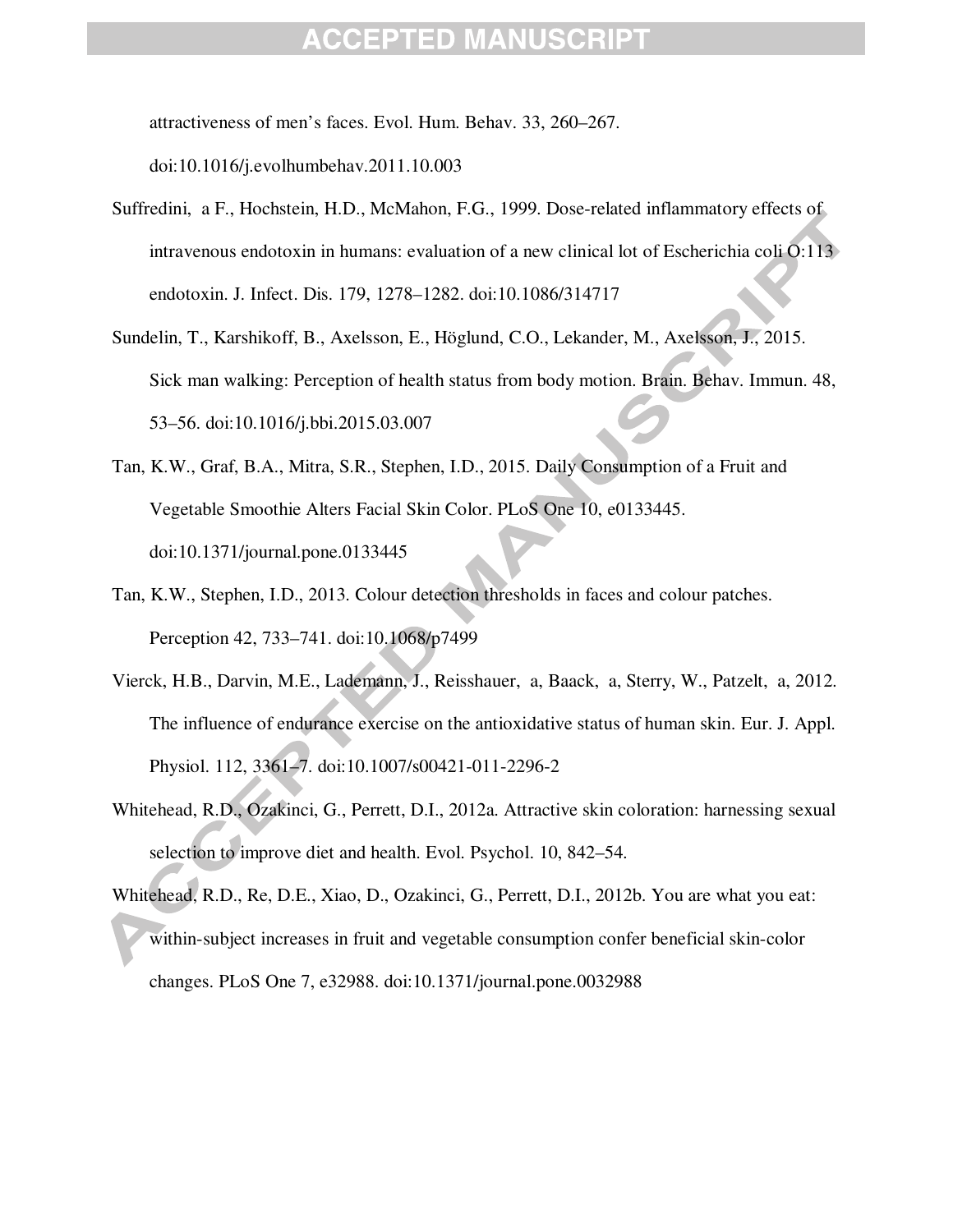

*Supplementary Figure 1*: Total plasma carotenoid levels over time in response to LPS (solid line)

and placebo (dashed line). Error bars represent 95% confidence intervals for the paired

difference between two means at each time point.

### **Acknowledgements**

We thank MD Sofie Paues Göranson and MD, PhD Anne Soop for help with setting up the protocol and data collection.

## **Funding and Conflicts of Interest**

This project was supported by Swedish foundation for humanities and social sciences and a British Academy Wolfson Foundation Research Professorship grant. AH is supported by a studentship from the Biotechnology and Biological Sciences Research Council. The authors have no conflicts of interest.